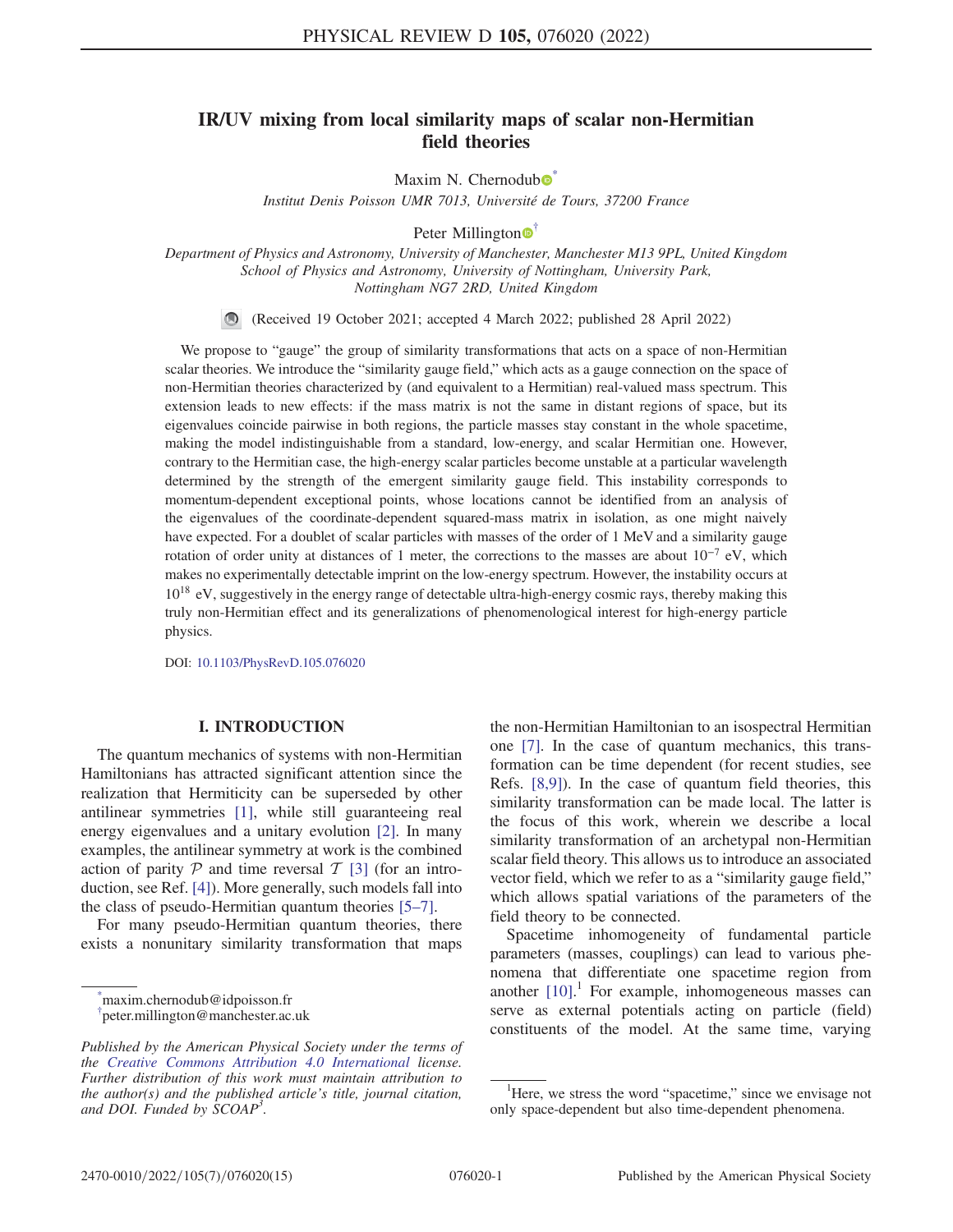couplings can enhance certain processes in one region of space and inhibit them in another region [[11](#page-13-9)].

The parameters of the Standard Model of particle physics are known to be spatially uniform to a high degree in a vast local region of our Universe [[12](#page-13-10)]. Moreover, the time independence of various couplings, especially of the finestructure constant, has been shown to hold to a high accuracy within billions of years [\[13\]](#page-13-11). Therefore, any noticeable spacetime variation of the parameters of the Standard Model seems to be excluded. Our article challenges this by showing that weakly inhomogeneous mass parameters in a non-Hermitian theory can lead to a tiny effect on locally measured physical masses at low energies—thus being compatible with local mass measurements—while noticeably affecting the propagation of particles at very high energies. This behavior sounds puzzling and nontrivial because it asserts that the highenergy, ultraviolet (UV) particle spectrum is affected by very slow, infrared (IR) spacetime variations of the mass matrix of the model. We will show that this merging of two different scales is a particular feature of a non-Hermitian model, originating in the viability of anti-Hermitian interactions. At the same time, its Hermitian analog—which possesses a similar spectrum and the same particle content—does not exhibit this exotic mixing of UV and IR scales.

This novel connection between weak spacetime variations of physical parameters and the UV dynamics could have interesting applications in the context of cosmology. For instance, it may provide a new mechanism by which IR physics is screened from (non-Hermitian) modifications to the gravitational dynamics, which instead affect only the UV physics (cf. other screening mechanisms in, e.g., Refs. [\[14](#page-13-12)–[16](#page-13-13)]). Alternatively, in the presence of spacetime-dependent defects, such as domain walls or cosmic strings, and once extended to higher-spin fields, this effect could significantly alter the high-energy phenomenology, for instance, of cosmic rays from superconducting strings (see, e.g., Refs. [[17](#page-13-14)–[19](#page-13-15)]).

The remainder of this article is organized as follows. In Sec. [II A](#page-1-0), we begin by introducing the prototypical scalar non-Hermitian model on which our analysis will focus. We describe the global similarity transformation that maps it to a corresponding Hermitian theory in Sec. [II](#page-3-0) [B](#page-3-0), before generalizing this to the case of a local similarity transformation in Secs. [II C](#page-4-0) and [II D.](#page-4-1) Doing so necessitates the introduction of a new vector field—the "similarity gauge field"—and its impact on the classical equations of motion and dispersion relations is analyzed in Sec. [II E](#page-6-0). We include a comparison to the  $ab$  initio Hermitian case in Sec. [II F.](#page-8-0) Before providing our conclusions in Sec. [IV,](#page-11-0) we further elucidate the impact of the similarity gauge theory by means of a physical example in Sec. [III.](#page-10-0) Details of the operator-level formulation of the local similarity transformation are provided in the Appendix for completeness.

#### <span id="page-1-0"></span>II. NON-HERMITIAN PT -SYMMETRIC BOSONS

#### A. Lagrangian

Following Ref. [\[20](#page-13-16)], we consider a minimal non-Hermitian scalar model, which contains a complex doublet

$$
\Phi = \begin{pmatrix} \phi_1 \\ \phi_2 \end{pmatrix}, \tag{1}
$$

<span id="page-1-5"></span>whose squared-mass matrix is non-Hermitian, having the  $form<sup>2</sup>$ 

$$
M^{2} = \begin{pmatrix} m_{1}^{2} & m_{5}^{2} \\ -m_{5}^{2} & m_{2}^{2} \end{pmatrix}
$$
 (2)

and describing mixing between the two complex scalar fields  $\phi_1$  and  $\phi_2$ . The squared-mass matrix is skew symmetric, and there exists a matrix

$$
P = P^{-1} = \begin{pmatrix} 1 & 0 \\ 0 & -1 \end{pmatrix}, \tag{3}
$$

which fulfills the pseudo-Hermiticity condition

$$
PM^2P = [M^2]^\mathsf{T},\tag{4}
$$

<span id="page-1-4"></span>where  $\bar{T}$  indicates the matrix transpose. We should therefore expect that the squared-mass matrix, although non-Hermitian, has a real eigenspectrum within certain regions of the parameter space. The squared-mass eigenvalues are

$$
M_{\pm}^2 = \frac{1}{2} \left( m_1^2 + m_2^2 \pm \sqrt{(m_1^2 - m_2^2)^2 - 4m_5^4} \right). \tag{5}
$$

<span id="page-1-2"></span><span id="page-1-1"></span>These are real, and the model does not possess an instability in the region defined by the following constraints:

$$
m_1^2 + m_2^2 \ge 0,\t\t(6a)
$$

$$
m_1^2 m_2^2 + m_5^4 \ge 0,\t\t(6b)
$$

$$
(m_1^2 - m_2^2)^2 - 4m_5^4 \ge 0.
$$
 (6c)

<span id="page-1-3"></span>In Eq. [\(6\)](#page-1-1), we have assumed that the squared masses  $m_1^2$  and  $m_2^2$  can take negative values. The conditions in Eq. [\(6\)](#page-1-1) then determine the region of the parameter space  $(m_1^2, m_2^2, m_5^2)$ within which the  $\mathcal{PT}$  symmetry is said to be unbroken [\[20](#page-13-16)[,22,](#page-13-17)[25](#page-13-18)]. Hereafter, we will assume that the diagonal squared masses  $m_1^2$  and  $m_2^2$  are positive quantities, in which case the conditions [\(6a\)](#page-1-1) and [\(6b\)](#page-1-2) are automatically

<sup>&</sup>lt;sup>2</sup>This model was introduced in Ref. [\[20\]](#page-13-16) in the context of Noether's theorem, and similar self-interacting extensions of this model have been studied in the contexts of the Goldstone theorem and the Englert-Brout-Higgs mechanism [\[21](#page-13-19)–[27](#page-13-20)].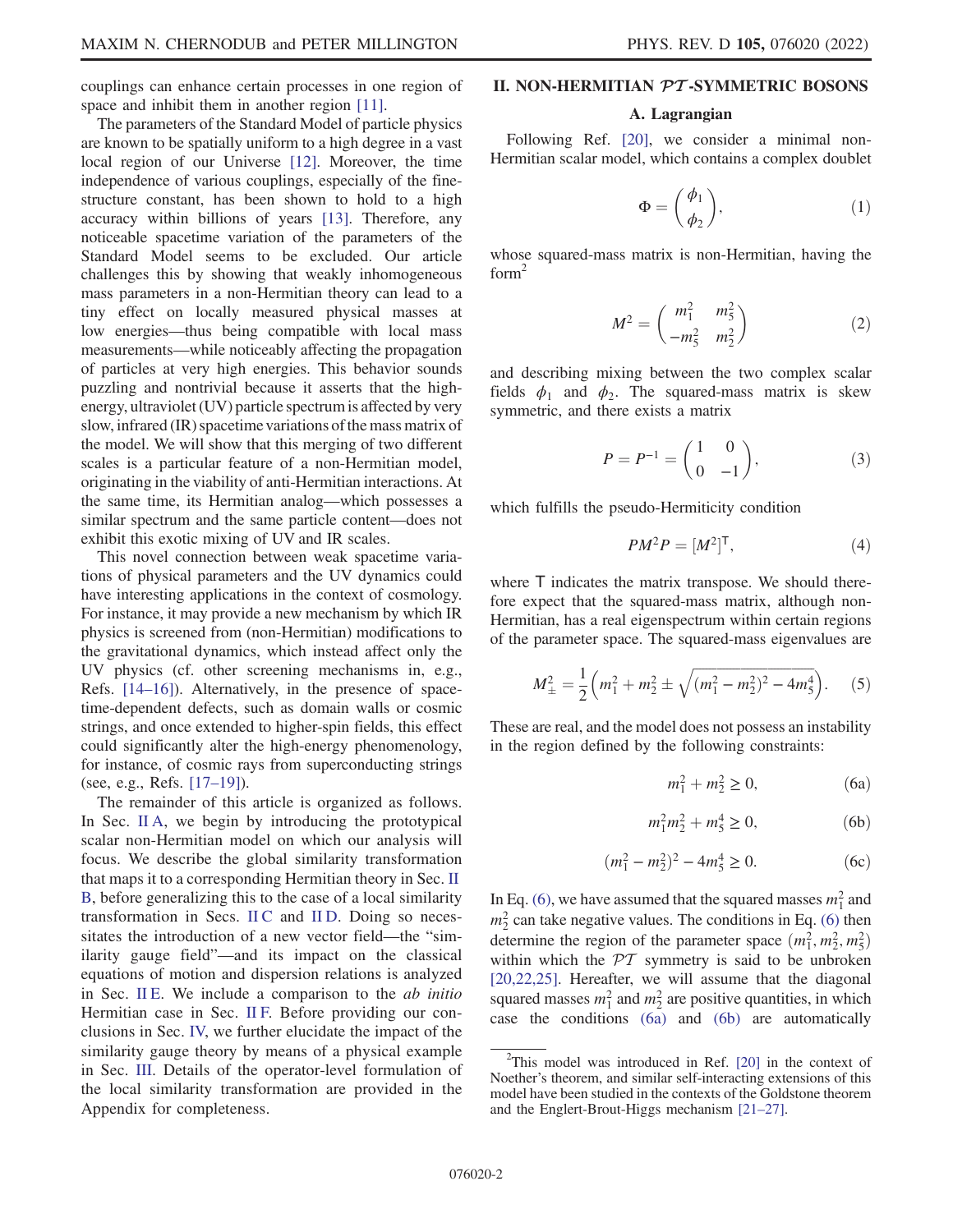satisfied, and we are left with only the condition [\(6c\).](#page-1-3) In addition, without loss of generality, we will take  $m_1^2 > m_2^2$ .

It is helpful to introduce a parameter 
$$
[20]
$$

$$
\eta \equiv \frac{2m_5^2}{m_1^2 - m_2^2},\tag{7}
$$

which parametrizes the deviation from Hermiticity. At  $\eta = 0$ , the two flavors decouple and the model is Hermitian. For  $0 < n < 1$ , the model is non-Hermitian but in the regime of unbroken  $\mathcal{PT}$  symmetry, where the squared-mass eigenvalues are real. For  $\eta > 1$ , the squaredmass eigenvalues are complex, and the  $\mathcal{PT}$  symmetry is said to be broken. At  $\eta = 1$ , the squared-mass eigenvalues merge, we lose an eigenvector, and the squared-mass matrix becomes defective. This exceptional point, a feature unique to non-Hermitian matrices, occurs at the boundary between the regimes of broken and unbroken  $\mathcal{P}\mathcal{T}$  symmetry. A key finding of this article is that an analysis of the squared-mass eigenvalues of a non-Hermitian, spacetimedependent mass matrix is not sufficient to locate the exceptional points of the field theory. Instead, the spacetime dependence leads to momentum-dependent exceptional points, such that, for any given spacetime dependence, low-momentum modes remain in the regime of unbroken  $PT$  symmetry, whereas high-momentum modes are instead in the regime of broken  $\mathcal{PT}$  symmetry.

The eigenvectors of the squared-mass matrix [[20](#page-13-16)],

$$
\mathbf{e}_{+} = N \begin{pmatrix} \eta \\ -1 + \sqrt{1 - \eta^{2}} \end{pmatrix}, \tag{8a}
$$

$$
\mathbf{e}_{-} = N \left( \frac{-1 + \sqrt{1 - \eta^2}}{\eta} \right), \tag{8b}
$$

are not orthogonal with respect to the usual Dirac inner product. However, there exists an additional matrix A, given by [\[28\]](#page-13-21)

$$
A = \frac{1}{\sqrt{1 - \eta^2}} \begin{pmatrix} 1 & \eta \\ -\eta & -1 \end{pmatrix}, \qquad A^2 = \mathbb{I}, \tag{9}
$$

with which the eigenvectors are orthogonal and with which we can define a positive-definite norm [[2](#page-13-1)]. We will refer to this as the  $\mathcal{API}$  inner product<sup>3</sup>:

$$
\mathbf{e}_{\pm}^{\mathcal{A}\mathcal{P}\mathcal{T}} \cdot \mathbf{e}_{\pm} \equiv \mathbf{e}_{\pm}^* \cdot P \cdot A \cdot \mathbf{e}_{\pm} = 1, \quad (10a)
$$

$$
\mathbf{e}_{\pm}^{\mathcal{A}\mathcal{P}\mathcal{T}}\cdot\mathbf{e}_{\mp}\equiv\mathbf{e}_{\pm}^*\cdot P\cdot A\cdot\mathbf{e}_{\mp}=0, \qquad\qquad(10\mathrm{b})
$$

fixing the normalization [\[20\]](#page-13-16)

$$
N = \left(2\eta^2 - 2 + 2\sqrt{1 - \eta^2}\right)^{-1/2}.\tag{11}
$$

Notice that the  $\mathcal{APT}$  norm is ill defined as we approach the exceptional point  $\eta \to 1$ , since  $|N|^2 \to \infty$ .

It will prove convenient in the analysis that follows to define a parameter

$$
\kappa \equiv \frac{1}{\sqrt{1 - \eta^2}} = \frac{m_1^2 - m_2^2}{\sqrt{(m_1^2 - m_2^2)^2 - 4m_5^4}},\qquad(12)
$$

such that  $\kappa = 1$  corresponds to the Hermitian theory of two decoupled complex scalar fields and  $\kappa > 1$  corresponds to the unbroken  $PT$ -symmetric regime. The exceptional points lie at  $\kappa \to \infty$ , and  $\kappa \in \mathbb{C}$  signals the regime of broken PT symmetry.

The squared-mass matrix is diagonalized by a similarity transformation  $S$  of the form

$$
M_{\rm diag}^2 = S_{\rm H}^{-1} M^2 S_{\rm H},\tag{13}
$$

<span id="page-2-2"></span>with

$$
S_{\rm H} = N \left( \frac{\eta}{-1 + \sqrt{1 - \eta^2}} \frac{-1 + \sqrt{1 - \eta^2}}{\eta} \right),
$$
  
=  $\frac{1}{\sqrt{2}} \left( \frac{\sqrt{\kappa + 1}}{-\sqrt{\kappa - 1}} \frac{-\sqrt{\kappa - 1}}{\sqrt{\kappa + 1}} \right),$  (14)

giving  $M_{\text{diag}}^2 = \text{diag}(M_+^2, M_-^2)^2$ . The transformation is parametrized by the single real-valued, coordinateindependent parameter  $\kappa$  with  $S_{\text{H}}^{\dagger} \equiv S_{\text{H}}$  and  $S_{\text{H}}^{\dagger} \neq S_{\text{H}}^{-1}$ . This similarity matrix is related to the A matrix of the  $\mathcal{APT}$  transformation via

$$
S_H^2 = AP,\t\t(15)
$$

as is known for  $\mathcal{P}T$ -symmetric theories (see also the "V-norm" of Ref.  $[29]$ ).

<span id="page-2-0"></span>It will prove convenient to write the similarity matrix in the form

$$
S_{\rm H} = e^{-\xi_{\rm H}\sigma_1} = \begin{pmatrix} \cosh \xi_{\rm H} & -\sinh \xi_{\rm H} \\ -\sinh \xi_{\rm H} & \cosh \xi_{\rm H} \end{pmatrix},\qquad(16)
$$

<span id="page-2-1"></span>where  $\sigma_1$  is the first Pauli matrix and

In the case of  $PT$ -symmetric quantum mechanics, this was introduced as the  $\mathcal{CPT}$  inner product [[2](#page-13-1)]. However,  $\mathcal C$  does not coincide with charge conjugation. To avoid confusion, this was denoted as the  $C'PT$  inner product in Ref. [[20](#page-13-16)]. Here, we use  $A \simeq C'$  with  $A = (C')^{\mathsf{T}}$  from Ref. [[28](#page-13-21)].

<sup>&</sup>lt;sup>4</sup>Relative to Ref. [[28](#page-13-21)], we have introduced an overall minus sign into the definition of  $S_H$  by convention, so that the diagonal entries are positive in the  $PT$ -symmetric regime.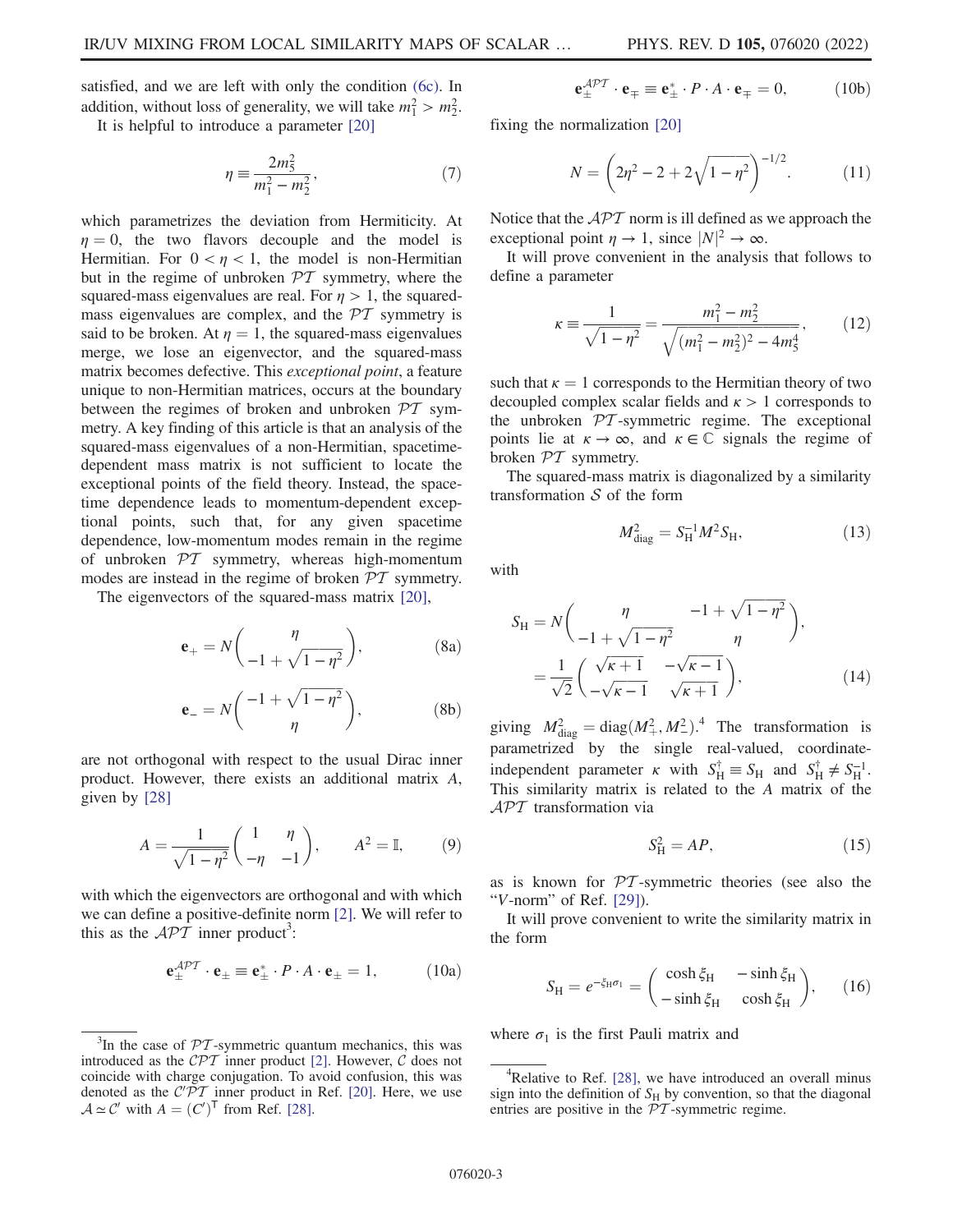$$
\xi_{\rm H} \equiv \frac{1}{2} \arctanh \eta = \frac{1}{2} \arccosh \kappa. \tag{17}
$$

This makes the relation  $S_{\rm H}^{-1}(\xi_H) = S_{\rm H}(-\xi_H)$  apparent.

Having now outlined the non-Hermitian structure of the model, we can turn our attention to the Lagrangian of the scalar field theory. We want to build our Lagrangian out of irreducible, scalar representations of the Lorentz group, as we do for Hermitian field theories. However, since the Hamiltonian is non-Hermitian, so too is the generator  $P_0$  of the Poincaré group. We therefore have two copies of the algebra of the Lorentz group—one constructed from  $P_0$ , and the other from its Hermitian conjugate—and these algebras are disconnected, since  $[P_0, P_0^{\dagger}] \neq 0$ . Hence, if we are to have canonical dynamics, we must build the Lagrangian out of scalar representations of only one of these Poincaré algebras, with both the field  $\Phi$  and its conjugate momentum  $\Pi$  transforming with respect to the same generator of time translations, say,  $P_0$ . Notice that  $\Pi \neq \dot{\Phi}^{\dagger}$ , since  $\Phi^{\dagger}$  will evolve with respect to  $P_0^{\dagger}$ .

<span id="page-3-2"></span>Following Ref. [\[28\]](#page-13-21), the Lagrangian of interest therefore takes the form

$$
\mathcal{L} = \partial_{\mu} \tilde{\Phi}^{\dagger} \partial^{\mu} \Phi - \tilde{\Phi}^{\dagger} M^2 \Phi, \tag{18}
$$

<span id="page-3-1"></span>where  $\tilde{\Phi}^{\dagger} \neq \Phi^{\dagger}$  will be defined below. Note that we could equivalently have chosen to work with the algebra of  $P_0^{\dagger}$ , amounting to placing the tildes on  $\Phi$  rather than  $\Phi^{\dagger}$ , giving

$$
\tilde{\mathcal{L}} = \partial_{\mu} \Phi^{\dagger} \partial^{\mu} \tilde{\Phi} - \Phi^{\dagger} M^2 \tilde{\Phi}.
$$
 (19)

However, this is equivalent to the transformation  $m_5^2 \rightarrow -m_5^2$ , and the sign of  $m_5^2$  is irrelevant, since observables consistent with the  $\mathcal{PT}$  symmetry depend only on  $m_5^4$ [\[20\]](#page-13-16). To see this, it is convenient to rewrite the Lagrangian [\(19\)](#page-3-1) in terms of the individual scalar fields  $\phi_1$  and  $\phi_2$ :

$$
\mathcal{L} = \partial_{\mu}\tilde{\phi}_{1}^{*}\partial^{\mu}\phi_{1} + \partial_{\mu}\tilde{\phi}_{2}^{*}\partial^{\mu}\phi_{2} - m_{1}^{2}\tilde{\phi}_{1}^{*}\phi_{1} - m_{2}^{2}\tilde{\phi}_{2}^{*}\phi_{2} - m_{5}^{2}(\tilde{\phi}_{1}^{*}\phi_{2} - \tilde{\phi}_{2}^{*}\phi_{1}),
$$
 (20)

wherein we see that swapping the tildes in the final  $m_5^2$ -dependent term amounts to an overall change of sign.

<span id="page-3-4"></span>Since  $\tilde{\Phi}^{\dagger} \neq \Phi^{\dagger}$ , the Euler-Lagrange equations obtained by varying with respect to  $\tilde{\Phi}^{\dagger}$  and  $\Phi$ , along with their Hermitian conjugates, are mutually consistent (cf. Ref. [\[20\]](#page-13-16)). Specifically, we have (with the d'Alembert operator  $\Box \equiv \partial_{\mu} \partial^{\mu} = \partial_{t}^{2} - \mathbf{\nabla}^{2}$ 

$$
\Box \phi_1 + m_1^2 \phi_1 + m_5^2 \phi_2 = 0, \qquad (21a)
$$

$$
\Box \phi_2 + m_2^2 \phi_2 - m_5^2 \phi_1 = 0, \tag{21b}
$$

<span id="page-3-5"></span>
$$
\Box \tilde{\phi}_1 + m_1^2 \tilde{\phi}_1 - m_5^2 \tilde{\phi}_2 = 0, \qquad (21c)
$$

$$
\Box \tilde{\phi}_2 + m_2^2 \tilde{\phi}_2 + m_5^2 \tilde{\phi}_1 = 0, \qquad (21d)
$$

along with their complex conjugates. Notice again that the untilded and tilded equations differ by  $m_5^2 \rightarrow -m_5^2$ . The untilded and tilded fields are related via parity (see Ref.[\[28\]](#page-13-21)), as is necessary since the Hamiltonian (and the Lagrangian) is not invariant under parity. For the c-number fields, we have the transformations

<span id="page-3-6"></span>
$$
\mathcal{P}: \ \Phi(t, x) \to \Phi'(t, -x) = e^{i\alpha} \sigma_3 \tilde{\Phi}(t, x), \qquad (22a)
$$

$$
\mathcal{T} \colon \Phi(t, x) \to \Phi'(-t, x) = e^{i\beta} \Phi^*(t, x), \qquad (22b)
$$

with arbitrary parameters  $\alpha = 0$ ,  $\pi$  and  $\beta \in \mathbb{R}$ , and where  $\sigma_3$ is the third Pauli matrix. Notice that the scalar field  $\phi_1$ transforms under the parity inversion  $P$  as a genuine scalar, whereas the scalar field  $\phi_2$  behaves as a pseudoscalar. We can readily confirm that the Lagrangian [\(18\)](#page-3-2) is  $\mathcal{P}\mathcal{T}$  symmetric.

There is an additional discrete symmetry—which we will call the  $A$  symmetry—which manifests at the level of the squared-mass matrix as the invariance

$$
AM^2A = M^2. \tag{23}
$$

In terms of the fields themselves, this is effected as

$$
\mathcal{A}: \begin{cases} \phi_i(t,\mathbf{x}) \to \phi'_i(t,\mathbf{x}) = A_{ij}\phi_j(t,\mathbf{x}), \\ \tilde{\phi}_i^{\dagger}(t,\mathbf{x}) \to \tilde{\phi}_i^{\prime \dagger}(t,\mathbf{x}) = A_{ji}\tilde{\phi}_j^{\dagger}(t,\mathbf{x}). \end{cases} (24)
$$

In addition to the discrete spacetime symmetries described above, the model is also invariant under the global U(1) transformation

$$
U(1): \begin{cases} \Phi(t,x) \to \Phi'(t,x) = e^{i\gamma} \Phi(t,x), \\ \tilde{\Phi}^{\dagger}(t,x) \to \tilde{\Phi}'^{\dagger}(t,x) = e^{-i\gamma} \tilde{\Phi}^{\dagger}(t,x), \end{cases} (25)
$$

which rotates the phases of both complex scalar fields  $\phi_1$ and  $\phi_2$  by the single real-valued phase factor  $\gamma$ .

#### B. Global similarity transformation

<span id="page-3-3"></span><span id="page-3-0"></span>There is a continuous set of  $PT$ -invariant Lagrangians that are physically equivalent in the sense that they all possess the same physical spectrum. These models are related to each other by the similarity transformation  $S$ , under which

$$
\Phi \to S\Phi, \qquad \tilde{\Phi}^{\dagger} \to \tilde{\Phi}^{\dagger} S^{-1}, \tag{26}
$$

where the similarity matrix S, parametrized by a single realvalued scalar parameter  $\xi$ , is given in Eq. [\(16\).](#page-2-0) The transformation of the tilded field [\(26\)](#page-3-3) can be written in the following form:  $\tilde{\Phi} \rightarrow S^{-1} \tilde{\Phi}$ . (Recall that  $S = S^{\dagger}$  is Hermitian.)

One can show that the similarity transformation [\(26\)](#page-3-3) with the matrix [\(16\)](#page-2-0), characterized by the specially fixed global parameter  $\xi_H$ , as defined in Eq. [\(17\),](#page-2-1) maps the original non-Hermitian model [\(18\)](#page-3-2) to a Hermitian model of two noninteracting scalar fields with the constant masses [\(5\)](#page-1-4) (see Ref. [[28](#page-13-21)]):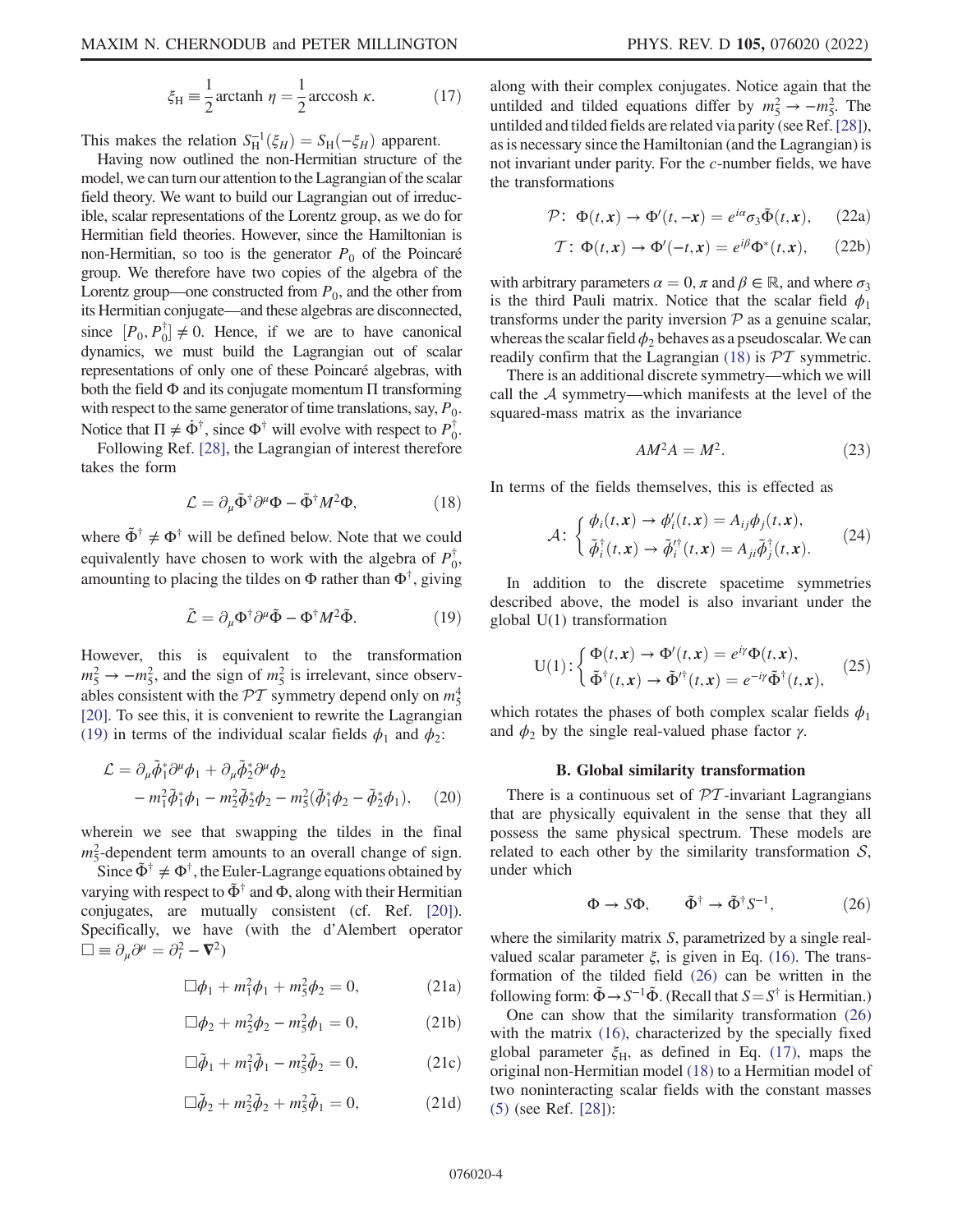$$
\mathcal{L}_{\rm H} = \partial_{\mu} \Phi^{\dagger} \partial^{\mu} \Phi - \Phi^{\dagger} M_{\rm diag}^2 \Phi, \tag{27}
$$

wherein we have dropped the now redundant tildes on the conjugated fields.

#### C. Local similarity transformation

<span id="page-4-0"></span>Under a local transformation with  $\xi = \xi(x)$ , the spacetime derivatives of the doublet scalar fields change as

$$
\partial_{\mu} \Phi \to \partial_{\mu} (S \Phi) \equiv S [\partial_{\mu} + S^{-1} (\partial_{\mu} S)] \Phi, \tag{28a}
$$

$$
\partial_{\mu}\tilde{\Phi}^{\dagger} \to \partial_{\mu}(\tilde{\Phi}^{\dagger}S^{-1}) \equiv \tilde{\Phi}^{\dagger}[\bar{\partial}_{\mu} + (\partial_{\mu}S^{-1})S]S^{-1}.
$$
 (28b)

<span id="page-4-5"></span>In order to support the local similarity invariance, we introduce a new vector field  $C_{\mu}$ , which promotes the usual derivative to the covariant one, i.e.,  $\partial_{\mu} \rightarrow D_{\mu}$ , with

$$
D_{\mu} = \partial_{\mu} - C_{\mu} \equiv \mathbb{1}\partial_{\mu} + \sigma_1 C_{\mu} \equiv \begin{pmatrix} \partial_{\mu} & C_{\mu} \\ C_{\mu} & \partial_{\mu} \end{pmatrix}.
$$
 (29)

<span id="page-4-2"></span>Here,  $C_{\mu} \equiv -\sigma_1 C_{\mu}$  is the similarity vector "gauge" field, which evolves under the local gauge similarity transformation as follows:

$$
\mathcal{C}_{\mu} \to S \mathcal{C}_{\mu} S^{-1} - S \partial_{\mu} S^{-1}.
$$
 (30)

<span id="page-4-6"></span>However, we also need the tilde-conjugate covariant derivative

$$
\tilde{D}_{\mu} = \partial_{\mu} + C_{\mu} \equiv \mathbb{1}\partial_{\mu} - \sigma_1 C_{\mu} \equiv \begin{pmatrix} \partial_{\mu} & -C_{\mu} \\ -C_{\mu} & \partial_{\mu} \end{pmatrix}, \quad (31)
$$

<span id="page-4-3"></span>and we see that the interactions of the similarity gauge field are non-Hermitian. We then have

$$
D_{\mu}\Phi \to SD_{\mu}\Phi, \qquad \tilde{D}_{\mu}\tilde{\Phi} \to S^{-1}\tilde{D}_{\mu}\tilde{\Phi}, \qquad (32)
$$

and, consequently,  $(\tilde{D}_{\mu} \tilde{\Phi})^{\dagger} \rightarrow (\tilde{D}_{\mu} \tilde{\Phi})^{\dagger} S^{-1}$ . Here, we have used the relations  $S \partial_{\mu} S^{-1} = -S^{-1} \partial_{\mu} S = (\partial_{\mu} S^{-1})S$  and  $SC_{\mu}S^{-1} = S^{-1}C_{\mu}S.$ 

This similarity transformation can also be expressed in terms of an operator  $\hat{S}$  (see Ref. [[28](#page-13-21)]), and we include details of this in the case of the local transformation in the Appendix.

Using the explicit form of the similarity matrix [\(16\),](#page-2-0) as well as the transformation property [\(30\)](#page-4-2) of the matrixvalued similarity field  $C_\mu$ , we obtain that the vector field  $C_\mu$ transforms under the local similarity transformation [\(30\)](#page-4-2) as

$$
C_{\mu} \to C_{\mu} + \partial_{\mu} \xi. \tag{33}
$$

<span id="page-4-4"></span>Finally, we arrive at the gauge theory that is invariant under the local similarity transformation [\(32\)](#page-4-3),

$$
\mathcal{L}_C = [\tilde{D}_{\mu}\tilde{\Phi}]^{\dagger} D^{\mu} \Phi - \tilde{\Phi}^{\dagger} M^2 \Phi, \tag{34}
$$

<span id="page-4-9"></span>which can be written in the following explicit form:

$$
\mathcal{L}_C = (\partial_\mu \tilde{\phi}_1 - C_\mu \tilde{\phi}_2)^* (\partial^\mu \phi_1 + C^\mu \phi_2) \n+ (\partial_\mu \tilde{\phi}_2 - C_\mu \tilde{\phi}_1)^* (\partial^\mu \phi_2 + C^\mu \phi_1) \n- m_1^2 \tilde{\phi}_1^* \phi_1 - m_2^2 \tilde{\phi}_2^* \phi_2 - m_3^2 (\tilde{\phi}_1^* \phi_2 - \tilde{\phi}_2^* \phi_1).
$$
\n(35)

Note that we do not treat the similarity gauge field as dynamical.

<span id="page-4-8"></span>The similarity current is a non-Hermitian structure given by the variation of the non-Hermitian action with respect to the similarity gauge field:

$$
J_{\rm H}^{\mu} = \frac{\delta S}{\delta C_{\mu}} = -\tilde{\Phi}^{\dagger} \sigma_{1} D^{\mu} \Phi + [\tilde{D}^{\mu} \tilde{\Phi}]^{\dagger} \sigma_{1} \Phi
$$
  

$$
= -\tilde{\phi}_{1}^{*} \partial^{\mu} \phi_{2} + \phi_{1} \partial^{\mu} \tilde{\phi}_{2}^{*} - \tilde{\phi}_{2}^{*} \partial^{\mu} \phi_{1} + \phi_{2} \partial^{\mu} \tilde{\phi}_{1}^{*}
$$
  

$$
- 2C^{\mu} (\tilde{\phi}_{1}^{*} \phi_{1} + \tilde{\phi}_{2}^{*} \phi_{2}). \tag{36}
$$

We remark that the global transformation with the coordinate-independent parameter [\(17\)](#page-2-1) leaves the kinetic term in the Lagrangian [\(34\)](#page-4-4) intact. This is because the nondiagonal part of both the usual [Eq. [\(29\)](#page-4-5)] and tilded [Eq. [\(31\)\]](#page-4-6) covariant derivatives involve the matrix  $\sigma_1$ , which commutes with the similarity transformation, i.e.,  $S(\xi)\sigma_1 = \sigma_1S(\xi)$ .

#### D. Local squared-mass parameters

<span id="page-4-1"></span>Now let us consider the non-Hermitian model with the coordinate-dependent mass term chosen in such a way that the eigenvalues of the mass matrix are kept the same at each point in spacetime. If we ignore the kinetic terms then the mass terms in the Hermitian counterpart of the non-Hermitian model would be given by the spacetimeindependent quantities [\(5\).](#page-1-4) We show below that the presence of the kinetic terms makes the situation more complex: the local nature of the transformation activates the nonunitary similarity transformation and leads to the appearance of the similarity gauge field  $C_{\mu}$ .

<span id="page-4-10"></span>Indeed, consider the model with a vanishing similarity field  $C_{\mu} = 0$  and globally constant squared-mass eigenvalues. The latter requirement is correct provided the masses  $m_1(x)$ ,  $m_2(x)$ , and  $m_5(x)$  are spacetime-dependent quantities subject to the condition that their combinations [\(5\)](#page-1-4) are globally constant. This leads to two constraints on the three squared-mass parameters:

$$
m_1^2(x) + m_2^2(x) = M_0^2,
$$
 (37a)

$$
[m_1^2(x) - m_2^2(x)]^2 - 4m_5^4(x) = m_0^4,
$$
 (37b)

<span id="page-4-7"></span>where  $M_0$  and  $m_0$  are the fixed parameters that enter the physical masses,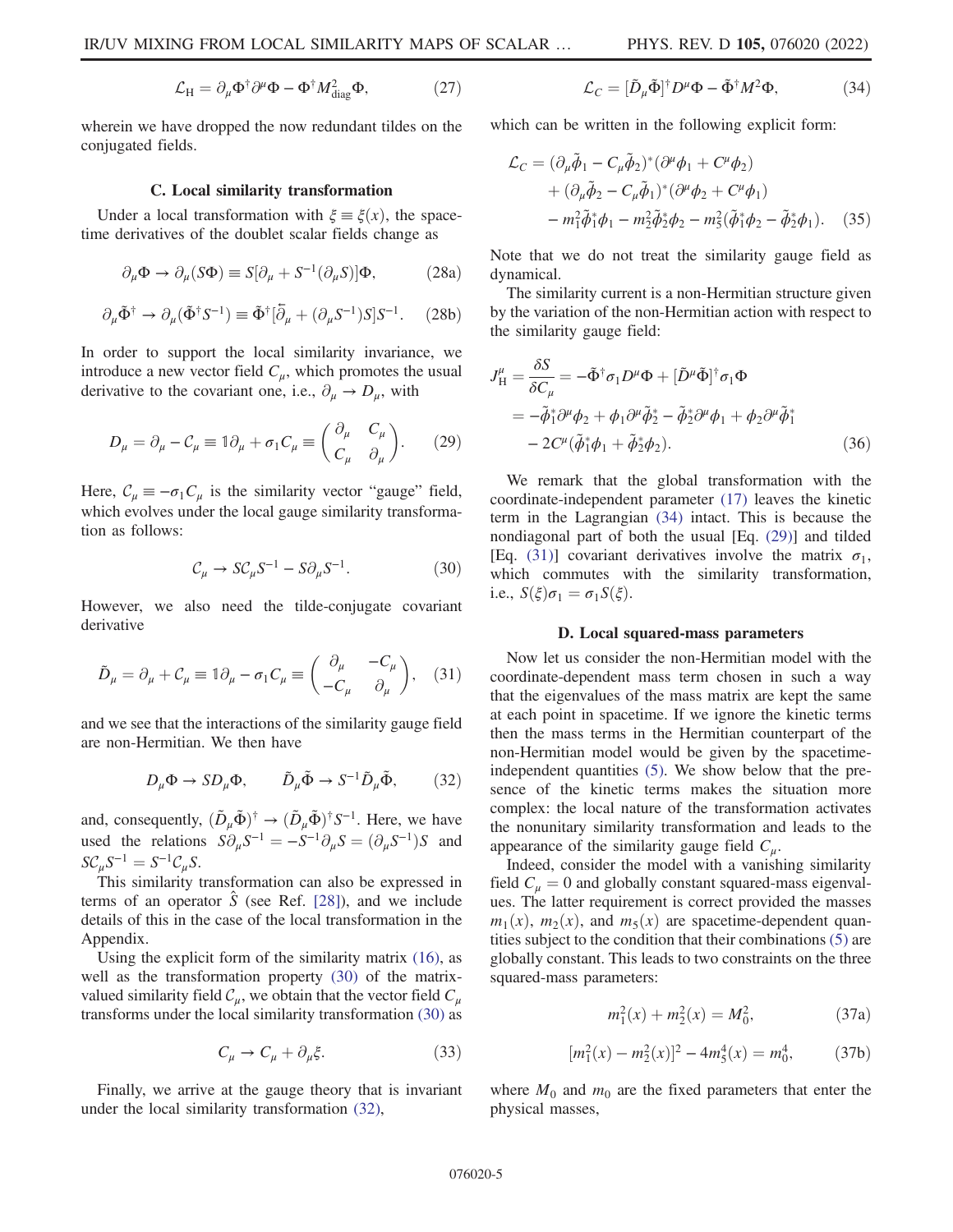$$
M_{\pm}^2 = \frac{M_0^2 \pm m_0^2}{2}.
$$
 (38)

The most obvious way to proceed is to parametrize the mass matrix  $M^2$  in terms of the single real function of spacetime coordinates

$$
\theta(x) = \arctan \frac{m_2(x)}{m_1(x)}.
$$
\n(39)

<span id="page-5-0"></span>The resulting squared-mass matrix

$$
M^{2}(x) = \begin{pmatrix} M_{0}^{2} \cos^{2} \theta(x) & \frac{\sqrt{M_{0}^{4} \cos^{2} 2\theta(x) - m_{0}^{4}}}{2} \\ -\frac{\sqrt{M_{0}^{4} \cos^{2} 2\theta - m_{0}^{4}}}{2} & M_{0}^{2} \sin^{2} \theta(x) \end{pmatrix}
$$
(40)

has the globally constant eigenvalues [\(38\)](#page-4-7).

With constant  $\theta$ , the mass matrix [\(40\)](#page-5-0) corresponds to the same physical theory with the same spectrum. The matrices with different  $\theta$ , say,  $\theta_1$  and  $\theta_2$ , are related by the similarity transformation with  $\xi = \theta_2 - \theta_1$ . As we will see below, this statement is no longer valid for nonuniform  $\theta \equiv \theta(x)$ . We call the theories, related via a spacetime-dependent similarity transformation, self-similar theories.

<span id="page-5-2"></span>The unbroken  $\mathcal{PT}$  symmetry requires that  $M_0^2 \ge m_0^2$  and  $\cos^2 2\theta \ge m_0^4/M_0^4$ , implying that

$$
-\theta_{\text{max}} \le \theta \le \theta_{\text{max}}, \qquad \theta_{\text{max}} = \frac{1}{2} \arccos \frac{m_0^2}{M_0^2}.
$$
 (41)

<span id="page-5-1"></span>Then, the parameter in the transformation matrix [\(14\)](#page-2-2) takes the simple form

$$
\kappa(x) = \frac{M_0^2}{m_0^2} \cos 2\theta(x), \quad \text{with} \quad \kappa(x) \ge 1. \tag{42}
$$

Thus, the similarity transformation [\(16\),](#page-2-0) which diagonalizes the coordinate-dependent mass matrix [\(40\),](#page-5-0)

$$
S^{-1}(\xi_{\rm H}(\theta))M^{2}(\theta)S(\xi_{\rm H}(\theta)) = \begin{pmatrix} M_{+}^{2} & 0 \\ 0 & M_{-}^{2} \end{pmatrix}
$$

$$
\equiv \frac{1}{2}M_{0}^{2}\mathbb{1} + \frac{1}{2}m_{0}^{2}\sigma_{3}, \qquad (43)
$$

<span id="page-5-4"></span>is governed by the transformation parameter

$$
\xi_{\rm H}(x) = \frac{1}{2} \operatorname{arccosh} \kappa(\theta(x)),\tag{44}
$$

with  $\kappa$  given in Eq. [\(42\)](#page-5-1).

We can choose the parameter  $\theta = \theta(x)$  in the form of an arbitrary function of the spacetime coordinate x, satisfying the bound [\(41\).](#page-5-2) In Fig. [1,](#page-5-3) we show the dependence of the entries in the squared-mass matrix on the parameter  $\theta$ ,

<span id="page-5-3"></span>

FIG. 1. Dependence of the elements  $m_1^2$ ,  $m_2^2$ , and  $m_5^2$  of the squared-mass matrix [\(40\)](#page-5-0) on the parameter  $\theta$ , which keeps the physical masses  $M_{\pm}$  [Eq. [\(5\)\]](#page-1-4) constant in the non-Hermitian model [\(18\).](#page-3-2) The maximal angle  $\theta_{\text{max}}$  is defined in Eq. [\(41\).](#page-5-2)

which keeps the eigenvalues of the squared-mass matrix [\(5\)](#page-1-4) constant. While the squared-mass matrix evolves in space or time—the latter dependence is encoded in the function  $\theta = \theta(x)$ —the physical spectrum of the theory remains untouched.

As we show below, the spacetime inhomogeneity of the squared-mass matrix can be encoded in the form of a vector gauge transformation in the isospace that acts on the upper and lower components of the doublet field Φ. This mapping in the similarity space leads to the appearance of the similarity gauge field (discussed earlier). For the non-Hermitian theory, and while the eigenvalues of the squaredmass matrix are constant, even a weak local similarity field strongly affects the physical properties of the system, leading to instabilities for high-momentum modes, as we describe in the next section. In Sec. [II F,](#page-8-0) we discuss an ab initio Hermitian realization of the doublet scalar model, where the similarity field can also lead to an instability. However, in sharp contrast to the non-Hermitian model, the similarity field in the Hermitian model must be sufficiently strong in order to generate an instability, which makes the Hermitian case much less attractive from the point of view of phenomenology.

<span id="page-5-5"></span>To obtain the would-be Hermitian counterpart of the non-Hermitian model after the local similarity transformation, it is enough to make the substitutions  $m_1 \rightarrow M_+$ ,  $m_2 \rightarrow M_-,$  and  $m_5 \rightarrow 0$  in the generic non-Hermitian Lagrangian [\(34\)](#page-4-4), and use the similarity gauge field

$$
C_{\rm H}^{\mu} = -\partial^{\mu}\xi_{\rm H},\tag{45}
$$

<span id="page-5-6"></span>where the similarity gauge parameter  $\xi_H$  is given by Eqs. [\(42\)](#page-5-1) and [\(44\).](#page-5-4) Alternatively, one can perform the local similarity transformation with the vanishing similarity gauge field  $C_u$  in the original non-Hermitian basis; the results are the same. These procedures lead to the model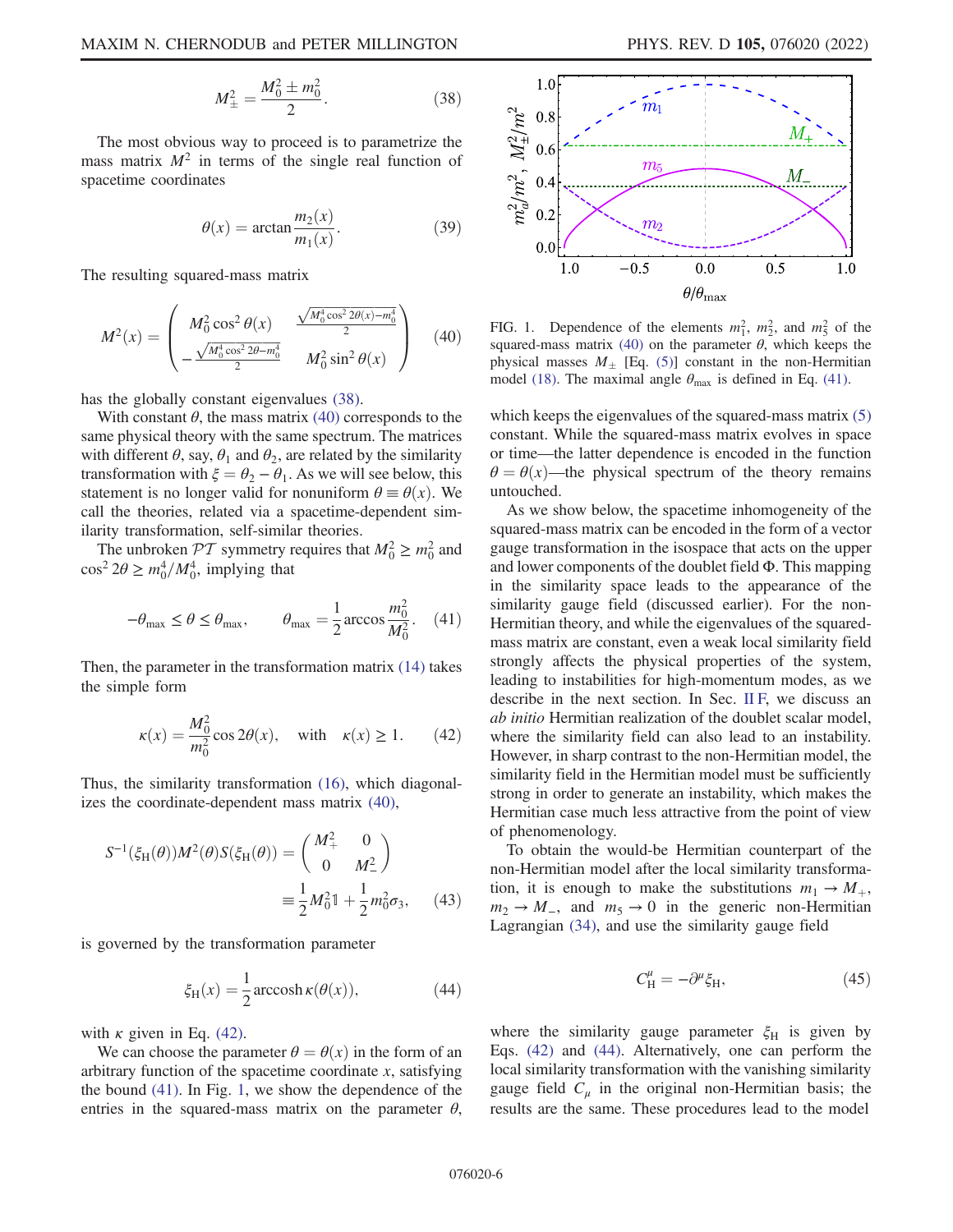$$
\mathcal{L}_{C,H} = \partial_{\mu} \tilde{\phi}_{+}^{*} \partial^{\mu} \phi_{+} - M_{+}^{2} \tilde{\phi}_{+}^{*} \phi_{+} + \partial_{\mu} \tilde{\phi}_{-}^{*} \partial^{\mu} \phi_{-} - M_{-}^{2} \tilde{\phi}_{-}^{*} \phi_{-} \n+ C_{H}^{\mu} C_{H,\mu} (\tilde{\phi}_{+}^{*} \phi_{+} + \tilde{\phi}_{-}^{*} \phi_{-}) + C_{H,\mu} J_{H}^{\mu}, \tag{46}
$$

where  $J_H^{\mu}$  is the non-Hermitian similarity current given by Eq. [\(36\)](#page-4-8) with  $C_{\mu} = C_{H,\mu}$ ,  $\phi_{1(2)} \to \phi_{+(-)}$ , and  $\tilde{\phi}_{1(2)}^* \to \tilde{\phi}_{+(-)}^*$ . The fields  $\phi_{\pm}$  correspond to the diagonal mass entries  $M_{\pm}$ .

The fact that the current  $J_H^{\mu}$  remains non-Hermitian means that the local similarity transformation does not map the Lagrangian to a Hermitian one. It is for this reason that the tildes persist on the conjugated fields  $\tilde{\phi}_{\pm}^*$ 

The subscript "H" in the similarity gauge field  $\dot{C}_{\rm H}^{\mu}$ , given in Eq. [\(45\),](#page-5-5) is used to stress that this similarity field is a pure gauge field, which arises from a diagonalization of the coordinate-dependent squared-mass matrix of the two-scalar-field model [\(19\)](#page-3-1) with a vanishing vector field  $C_{\mu} = 0$ . In other words, the non-Hermitian two-scalar model with (i) a vanishing similarity field,  $C_u = 0$ , (ii) a coordinate-dependent squared-mass matrix, but (iii) coordinate-independent eigenmasses can be transformed to a two-scalar model with (i') coordinate-independent masses and (ii') the pure-gauge similarity vector field  $C_{\rm H}^{\mu}$ . The similarity field enters the non-Hermitian Lagrangian [\(34\)](#page-4-4) as  $C^{\mu} \equiv C_{\text{H}}^{\mu}$  in the covariant derivatives [\(29\)](#page-4-5) and [\(31\).](#page-4-6)

If the original mass matrix in the non-Hermitian Lagrangian is spacetime independent, the similarity gauge field vanishes in the would-be Hermitian representation [\(46\)](#page-5-6), i.e.,  $C_{H,\mu} = 0$ , and the Hermitian model splits into two independent scalar theories with globally constant masses. In this case, the equations of motion for  $\tilde{\phi}^*_{\pm}$  reduce to the complex conjugates of the equations of motion for  $\phi_{\pm}$ , such that we can omit the tildes.

#### <span id="page-6-0"></span>E. Equations of motion and background fields

<span id="page-6-1"></span>The classical equations of motion following from the Lagrangian [\(35\)](#page-4-9) with a generic similarity gauge field  $C^{\mu}$ read as follows:

$$
(\Box + C^2 + m_1^2)\phi_1 + [(\partial \cdot C) + 2(C \cdot \partial) + m_5^2]\phi_2 = 0, \quad (47a)
$$

$$
(\Box + C^2 + m_2^2)\phi_2 + [(\partial \cdot C) + 2(C \cdot \partial) - m_5^2]\phi_1 = 0, \quad (47b)
$$

<span id="page-6-2"></span>
$$
(\Box + C^2 + m_1^2)\tilde{\phi}_1 - [(\partial \cdot C) + 2(C \cdot \partial) + m_5^2]\tilde{\phi}_2 = 0, \quad (47c)
$$

$$
(\Box + C^2 + m_2^2)\tilde{\phi}_2 - [(\partial \cdot C) + 2(C \cdot \partial) - m_5^2]\tilde{\phi}_1 = 0. \quad (47d)
$$

We use the dot "." to denote a scalar product both in four  $(C^2 \equiv C \cdot C = C_u C^{\mu})$  and three  $(C^2 \equiv C \cdot C)$  dimensions. In the absence of the similarity field,  $C_{\mu} = 0$ , Eqs. [\(47a\)](#page-6-1)–[\(47d\)](#page-6-2) reduce to the equations of motion [\(21a\)](#page-3-4)–[\(21d\).](#page-3-5)

Let us consider the effect of the similarity gauge field in Eq. [\(47\)](#page-6-1) on the spectrum of the non-Hermitian model, focusing first on the case of a constant (spacetime-independent) gauge field  $C_\mu$ . We can then use the plane-wave basis  $\phi_a(x^{\mu}) = \phi_a(0)e^{-ik_{\mu}x^{\mu}}$ , with  $k^{\mu} = (\omega, \mathbf{k})$ and  $a = 1, 2$ , to determine the energy spectrum  $\omega = \omega_k$  as a function of the three-momentum  $k$ . The modes of the tilded fields are obtained via the transformation [\(22\)](#page-3-6). All four equations in Eqs. [\(47a\)](#page-6-1)–[\(47d\)](#page-6-2) give the same relation for the energy spectrum:

<span id="page-6-3"></span>
$$
(\omega^2 - \mathbf{k}^2 - C^2 - m_1^2)(\omega^2 - \mathbf{k}^2 - C^2 - m_2^2) + 4(C^0 \omega - \mathbf{k} \cdot \mathbf{C})^2 + m_5^4 = 0.
$$
 (48)

While it is not immediately obvious that there is no coordinate dependence to this expression, given the presence of the squared-mass parameters  $m_1^2$ ,  $m_2^2$ , and  $m_5^2$ , we will see that this is indeed the case in what follows.

Equation [\(48\)](#page-6-3) is a fourth-order algebraic equation, the solutions of which are rather cumbersome. However, making use of its Lorentz covariance, which originates from the relativistic nature of the plane waves, we can simplify the solutions of Eq. [\(48\)](#page-6-3). Depending on the timelike  $(C^2 \equiv C_0^2 - C^2 > 0)$  or spacelike  $(C^2 < 0)$  nature of the field  $C_{\mu}$ , we can use Lorentz boosts to bring the system to the frame in which the field  $C^{\mu}$  is perfectly timelike,  $C^{\mu} = (C^0, \mathbf{0})$ , or perfectly spacelike,  $C^{\mu} = (0, \mathbf{C}),$ respectively.

<span id="page-6-4"></span>The energy spectrum of the timelike  $C^{\mu} = (C_0, \mathbf{0})$  field has the form

$$
\omega_{\pm,k}^2 = k^2 - C_0^2 + \frac{1}{2} (m_1^2 + m_2^2)
$$
  
\n
$$
\pm \frac{1}{2} \sqrt{(m_1^2 - m_2^2)^2 - 4m_3^4 - 8C_0^2 (m_1^2 + m_2^2) - 16C_0^2 k^2}
$$
  
\n
$$
\equiv k^2 - C_0^2 + \frac{1}{2} (M_+^2 + M_-^2)
$$
  
\n
$$
\pm \frac{1}{2} \sqrt{(M_+^2 - M_-^2)^2 - 8C_0^2 (M_+^2 + M_-^2) - 16C_0^2 k^2},
$$
 (49)

which differs from the usual relativistic spectrum of the standard form  $\omega_k^2 = k^2 + m^2$ , provided  $C^0 \equiv C_0 \neq 0$ . Interestingly, we still have a non-Hermitian theory in the limit  $m_5 \to 0$ , so long as  $C^0 \neq 0$ . Note also that since  $\omega_{\pm,k}^2$ can be written entirely in terms of the eigenvalues of the squared-mass matrix  $M_{\pm}^2$ , both of which are coordinate independent, the frequencies themselves are also coordinate independent, as indicated earlier.

<span id="page-6-5"></span>The energy spectrum [\(49\)](#page-6-4) demonstrates that the presence of the similarity gauge field leads to instabilities in the system. At zero momentum, i.e.,  $k = 0$ , the instability does not occur provided the magnitude of the field  $C_0$  satisfies the following three requirements: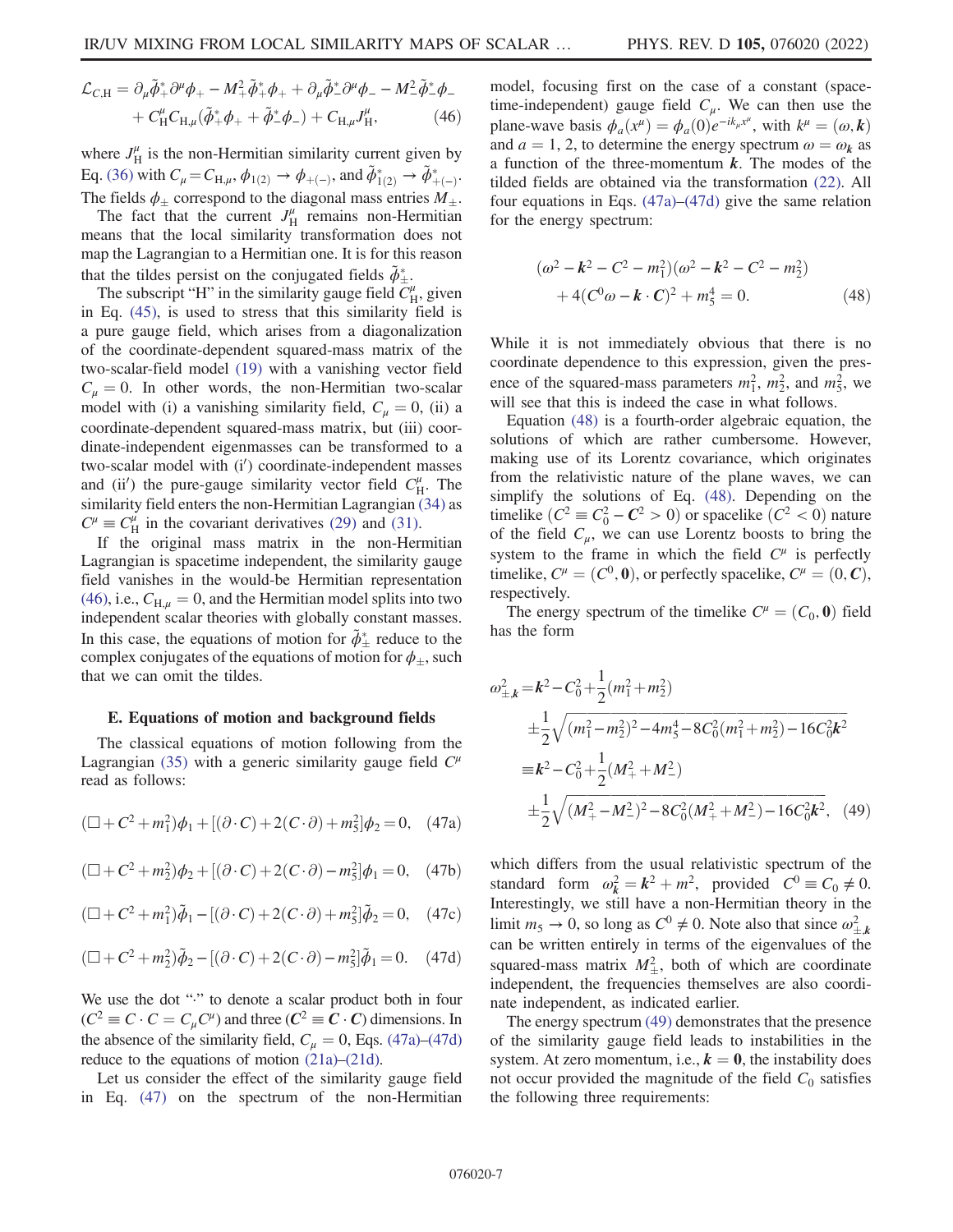$m_1^2 + m_2^2 - 2C_0^2 \ge 0$ , (50a)

<span id="page-7-0"></span>
$$
m_1^2 m_2^2 + m_5^4 + C_0^2 (m_1^2 + m_2^2) + C_0^4 \ge 0, \quad (50b)
$$

$$
(m_1^2 - m_2^2)^2 - 4m_5^4 - 8C_0^2(m_1^2 + m_2^2) \ge 0.
$$
 (50c)

<span id="page-7-1"></span>In the absence of the field, i.e.,  $C_0 = 0$ , these conditions reduce to those in Eq. [\(6\)](#page-1-1). Assuming that the system is stable at  $C_0 = 0$ , we find that Eq. [\(50b\)](#page-7-0) is satisfied automatically, while the two other requirements, Eqs. [\(50a\)](#page-6-5) and [\(50c\),](#page-7-1) can be combined into one simple relation,

$$
C_0^2 \le \min\left(\frac{m_1^2 + m_2^2}{2}, \frac{(m_1^2 - m_2^2)^2 - 4m_3^4}{8(m_1^2 + m_2^2)}, \right). \quad (51)
$$

<span id="page-7-3"></span>Significantly, the instability always arises in the ultraviolet region. The system is stable provided the momentum  $k$ does not exceed a certain critical scale; specifically,

$$
k^2 \le k_c^2 = \frac{(m_1^2 - m_2^2)^2 - 4m_5^4}{16C_0^2} - \frac{m_1^2 + m_2^2}{2}.
$$
 (52)

The energy dispersion for the timelike similarity field is illustrated in Fig. [2\(a\)](#page-7-2). The emergence of the instability is clearly seen at large values of momentum as determined by Eq. [\(52\)](#page-7-3). For given mass parameters, the critical momentum scale  $k_c$  determines the location of the exceptional points: modes with momentum below this scale have real squared energies and lie in the regime of unbroken  $\mathcal{PT}$ symmetry; modes with momentum above this scale have imaginary squared energies and lie in the regime of broken  $PT$  symmetry. We reiterate that Eqs. [\(50a\)](#page-6-5)–[\(52\)](#page-7-3) are all coordinate independent, since the only combinations of coordinate-dependent squared-mass parameters that appear are the coordinate-independent ones  $M_0^2 = (m_1^2 + m_2^2)/2$ and  $m_0^4 = (m_1^2 - m_2^2)^2 - 4m_5^4$  [see Eq. [\(37\)\]](#page-4-10). We have chosen to write these expressions in terms of the coordinate-dependent parameters in order to make a connection with the original non-Hermitian squared-mass matrix.

<span id="page-7-4"></span>In the case of a spacelike similarity field,  $C^{\mu} = (0, \mathbf{C}),$ the spectrum becomes anisotropic:

$$
\omega_{\pm,k}^2 = \mathbf{k}^2 - \mathbf{C}^2 + \frac{1}{2} (m_1^2 + m_2^2)
$$
  
\n
$$
\pm \frac{1}{2} \sqrt{(m_1^2 - m_2^2)^2 - 4m_3^4 - 16(\mathbf{k} \cdot \mathbf{C})^2}
$$
  
\n
$$
\equiv \mathbf{k}^2 - \mathbf{C}^2 + \frac{1}{2} (M_+^2 + M_-^2)
$$
  
\n
$$
\pm \frac{1}{2} \sqrt{(M_+^2 - M_-^2)^2 - 16(\mathbf{k} \cdot \mathbf{C})^2}.
$$
 (53)

The stability conditions at zero momentum are

<span id="page-7-2"></span>

FIG. 2. (a) Real and imaginary parts of the energy spectrum [\(49\)](#page-6-4) as a function of momentum  $k = |k|$  for the timelike similarity gauge field  $C^{\mu} = (C^0, \mathbf{0})$  and the parameters  $m_1 = m_2/2 = m_5 = m$  and  $C<sup>0</sup> = m/10$ . The imaginary part is multiplied by a factor of 10<sup>2</sup> to increase its visibility. The similarity gauge field makes the highenergy modes unstable at momenta larger than the critical value  $k_c$ [Eq.[\(52\)\]](#page-7-3) without affecting the stability of the lower-energy modes, including the ground state. (In this example,  $k_c \approx 5.36m$ .) Notice that the real parts of the frequencies  $\omega_+$  become degenerate for momenta  $k > k_c$ . (b) Corresponding plots for the *ab initio* Hermitian model of Sec. [II F](#page-8-0) with the identical parameters. The energy spectrum is real for any value of momentum  $k$ .

$$
m_1^2 + m_2^2 - 2C^2 \ge 0,\tag{54a}
$$

$$
(m_1^2 - C^2)(m_2^2 - C^2) + m_5^4 \ge 0,
$$
 (54b)

$$
(m_1^2 - m_2^2)^2 - 4m_5^4 \ge 0,\t(54c)
$$

<span id="page-7-5"></span>and the stability region at high momentum is limited to

$$
(m_1^2 - m_2^2)^2 - 4m_5^4 \le 16(\mathbf{k} \cdot \mathbf{C})^2. \tag{55}
$$

The real and imaginary parts of the energy dispersion [\(53\)](#page-7-4) for the spacelike similarity field  $C^{\mu} = (0, \mathcal{C})$  are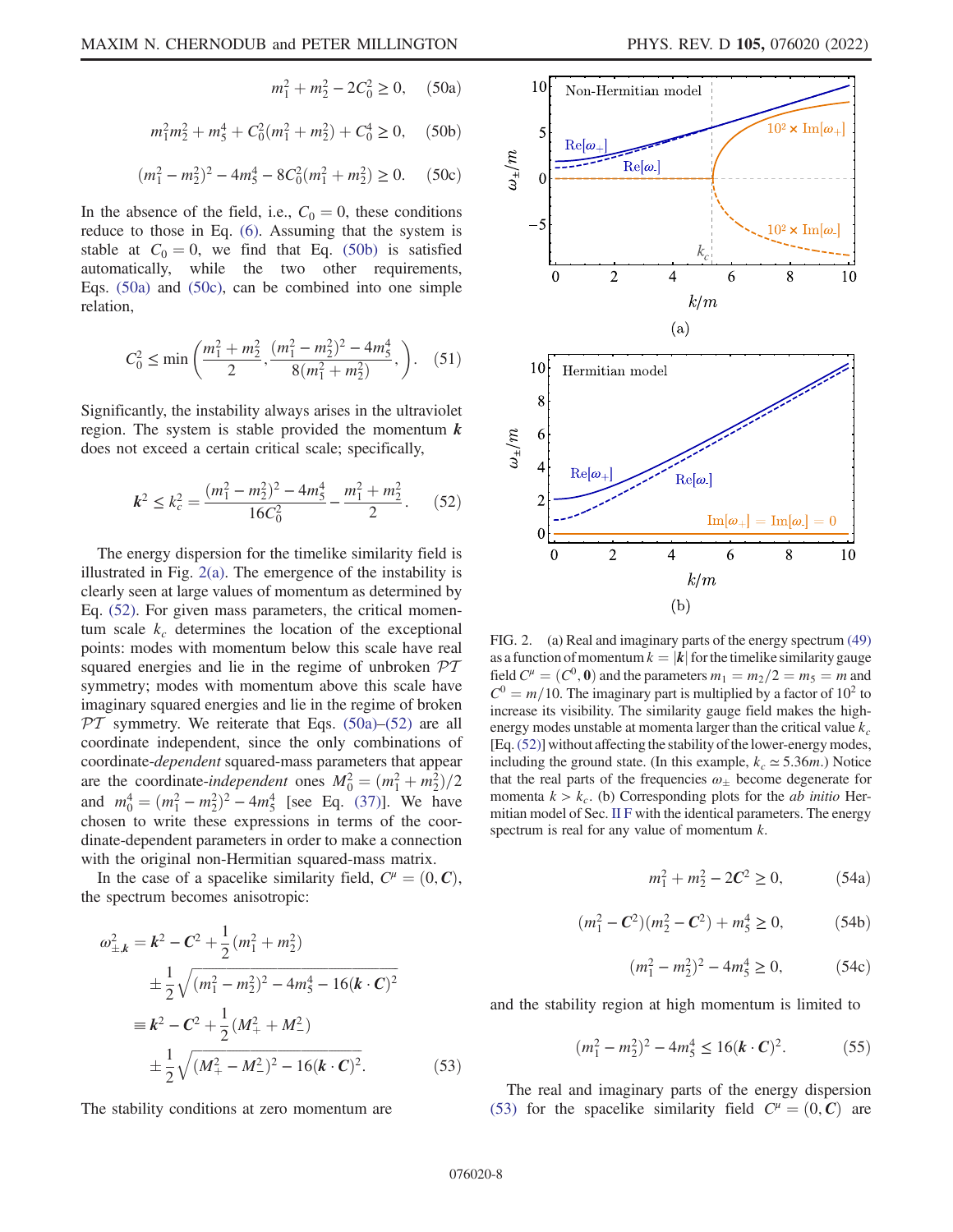<span id="page-8-1"></span>

FIG. 3. Real (a) and imaginary (b) parts of the energy dispersion [\(53\)](#page-7-4) for the frequency  $\omega = \omega_+$  with the model parameters  $m_1 =$  $m_2/2 = m_5 = m$  and  $|C| = m/10$  in the case of the spacelike similarity field  $C^{\mu} = (0, C)$ , with the momenta  $k_{\parallel} (k_{\perp})$  being parallel (orthogonal) to the vector C. The presence of the similarity gauge field leads to an instability of the high-energy modes propagating along the field direction. The stability of the lower-energy modes and the ground state is not affected. The frequency  $\omega = \omega_{-}$  possesses a qualitatively similar real part, while the imaginary part comes with an opposite overall sign.

shown in Fig. [3](#page-8-1). The stable region is determined by Eq. [\(55\),](#page-7-5) which selects a strip in the longitudinal direction with respect to the field axis  $k_{\parallel}$   $\parallel$  C. The transverse momenta are denoted  $k_\perp \perp C$ .

The presence of the instability for high-momentum modes might, at first sight, seem to cast doubts on the phenomenological viability of the model described in this work. However, this model is understood to be an effective description, wherein the spacetime dependence of the squared-mass parameters arises from interactions with other dynamical degrees of freedom that are not treated explicitly here. The instability for high-momentum modes indicates that this effective description breaks down, and it is then necessary to consider the dynamics of these additional degrees of freedom and the mechanism by which the spacetime dependence emerges.

# F. Comparison with the Hermitian model

<span id="page-8-0"></span>It is helpful to compare the non-Hermitian model involving the similarity gauge field to an analogous construction for an ab initio Hermitian model composed of two complex scalar fields with a Hermitian mass mixing, i.e.,

<span id="page-8-5"></span>
$$
\mathcal{L}' = \partial_{\mu} \phi_{1}^{*} \partial^{\mu} \phi_{1} + \partial_{\mu} \phi_{2}^{*} \partial^{\mu} \phi_{2} - m_{1}^{2} |\phi_{1}|^{2} - m_{2}^{2} |\phi_{2}|^{2} - m_{5}^{2} (\phi_{1}^{*} \phi_{2} + \phi_{2}^{*} \phi_{1}).
$$
 (56)

<span id="page-8-4"></span>The squared Hermitian mass matrix

$$
M^{\prime 2} = \begin{pmatrix} m_1^2 & m_5^2 \\ m_5^2 & m_2^2 \end{pmatrix}
$$
 (57)

is diagonalized by an SO(2) transformation of the form

$$
M^{\prime 2} \to U^{\dagger} M^{\prime 2} U,\tag{58}
$$

<span id="page-8-2"></span>with

$$
U = e^{-i\sigma_2 \xi'}, \qquad \xi' = \frac{1}{2} \arctan \frac{2m_{5}^{2}}{m_{1}^{2} - m_{2}^{2}}, \qquad (59)
$$

where  $\sigma_2$  is the second Pauli matrix. Notice that this is nothing other than the analytic continuation  $m_5^2 \rightarrow \pm i m_5^2$  of the non-Hermitian model.

<span id="page-8-3"></span>However, if we take  $m_{1,2,5}^2 = m_{1,2,5}^2(x)$  and demand that the eigenmasses

$$
M_{\pm}^{\prime 2} = \frac{1}{2} \left\{ m_1^2(x) + m_2^2(x) \pm \sqrt{[m_1^2(x) - m_2^2(x)]^2 + 4m_3^4(x)} \right\}
$$
 (60)

<span id="page-8-6"></span>are spacetime-independent quantities, the same arguments as for the non-Hermitian model lead us to the Lagrangian

$$
\mathcal{L}' = (D_{\mu}\Phi)^{\dagger} D^{\mu}\Phi - \Phi^{\dagger} M_{\text{diag}}^{2} \Phi \n= (\partial_{\mu}\phi_{+}^{*} + C_{\mu}\phi_{-}^{*})(\partial^{\mu}\phi_{+} + C^{\mu}\phi_{-}) \n+ (\partial_{\mu}\phi_{-}^{*} - C_{\mu}\phi_{+}^{*})(\partial^{\mu}\phi_{-} - C^{\mu}\phi_{+}) \n- M_{+}^{2}\phi_{+}^{*}\phi_{+} - M_{-}^{2}\phi_{-}^{*}\phi_{-},
$$
\n(61)

where

$$
D^{\mu} = \partial^{\mu} \mathbb{I}_2 + i \sigma_2 C^{\mu} \tag{62}
$$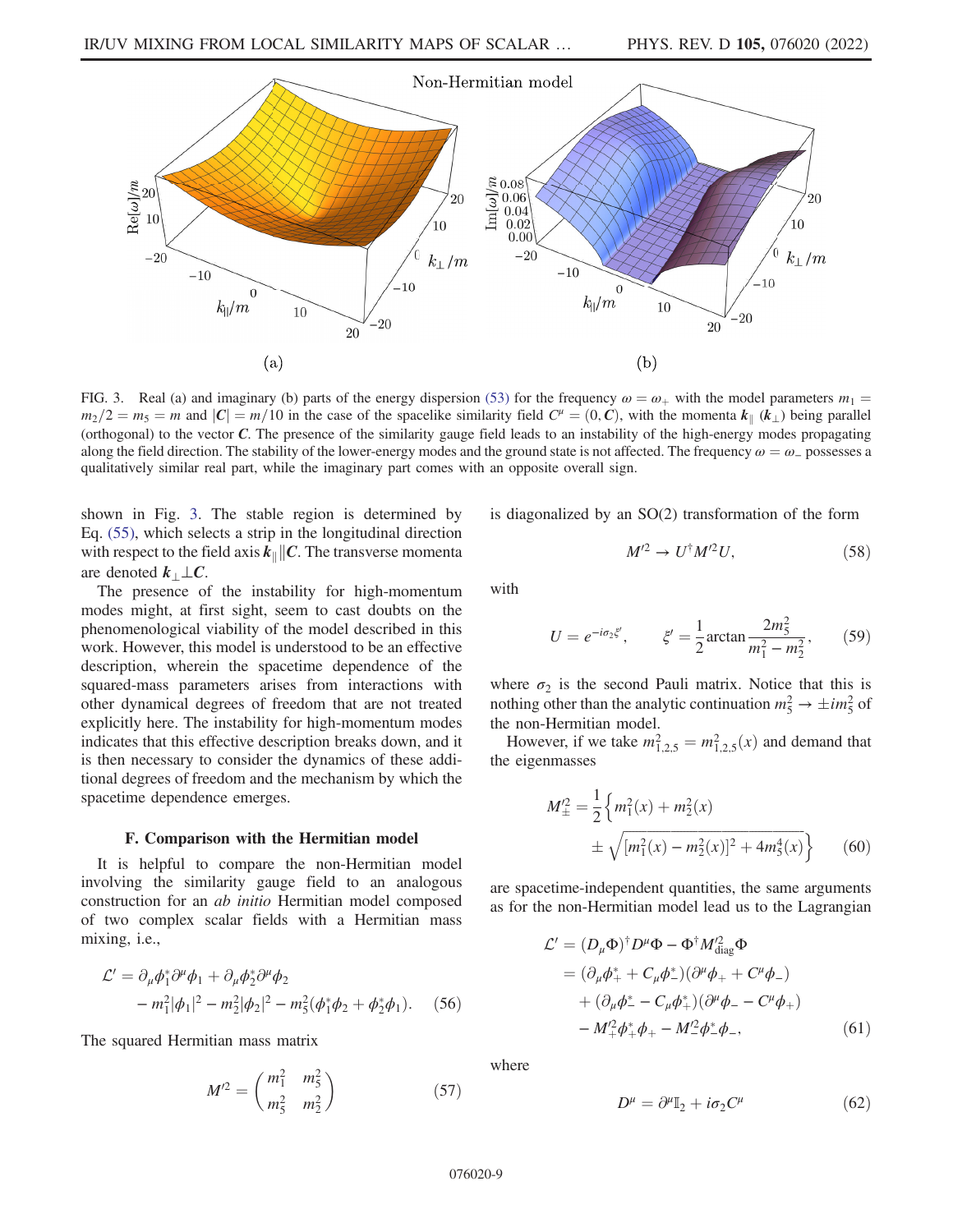$$
C_{\mu} = -\partial_{\mu}\xi',\tag{63}
$$

which depends on the parameter  $\xi'$  given in Eq. [\(59\)](#page-8-2). The conserved current is

$$
J^{\mu} = \phi_{-}^{*} \partial^{\mu} \phi_{+} - \phi_{+}^{*} \partial^{\mu} \phi_{-} + (\partial^{\mu} \phi_{+}^{*}) \phi_{-} - (\partial^{\mu} \phi_{-}^{*}) \phi_{+} + 2C^{\mu} (\phi_{+}^{*} \phi_{+} + \phi_{-}^{*} \phi_{-}),
$$
 (64)

and the equations of motion are as follows:

$$
[\Box - C^2 + M^2_+] \phi_+ + [(\partial \cdot C) + 2(C \cdot \partial)] \phi_- = 0, \quad (65a)
$$

$$
[\Box - C^2 + M^2] \phi_- - [(\partial \cdot C) + 2(C \cdot \partial)] \phi_+ = 0. \quad (65b)
$$

For a constant similarity field  $C_{\mu}$ , the energy spectrum is obtained from the equation

$$
(\omega^2 - \mathbf{k}^2 + C^2 - M_+^2)(\omega^2 - \mathbf{k}^2 + C^2 - M_-^2) - 4(C^0 \omega - \mathbf{k} \cdot \mathbf{C})^2 = 0.
$$
 (66)

<span id="page-9-0"></span>Taking, as before, the purely timelike case  $C^{\mu} = (C^0, 0)$ , we get the following dispersion relation:

$$
\omega_{\pm,k}^2 = k^2 + C_0^2 + \frac{1}{2} (M_+^2 + M_-^2)
$$
  
\n
$$
\pm \frac{1}{2} \sqrt{(M_+^2 - M_-^2)^2 + 8C_0^2 (M_+^2 + M_-^2) + 16C_0^2 k^2}
$$
  
\n
$$
\equiv k^2 + C_0^2 + \frac{1}{2} (m_1^2 + m_2^2)
$$
  
\n
$$
\pm \frac{1}{2} \sqrt{(m_1^2 - m_2^2)^2 + 4m_5^4 + 8C_0^2 (m_1^2 + m_2^2) + 16C_0^2 k^2}.
$$
  
\n(67)

<span id="page-9-1"></span>The purely spacelike case  $C^{\mu} = (0, \mathbf{C})$  gives us

$$
\omega_{\pm,k}^2 = k^2 + C^2 + \frac{1}{2} (M_+^2 + M_-^2)
$$
  
\n
$$
\pm \frac{1}{2} \sqrt{(M_+^2 - M_-^2)^2 + 16(k \cdot C)^2}
$$
  
\n
$$
\equiv k^2 + C^2 + \frac{1}{2} (m_1^2 + m_2^2)
$$
  
\n
$$
\pm \frac{1}{2} \sqrt{(m_1^2 - m_2^2)^2 + 4m_3^4 + 16(k \cdot C)^2}.
$$
 (68)

Notice that Eqs. [\(67\)](#page-9-0) and [\(68\),](#page-9-1) respectively, are again the analytic continuations of the non-Hermitian results in Eqs. [\(49\)](#page-6-4) and [\(53\),](#page-7-4) with  $m_5^2 \rightarrow \pm im_5^2$  and  $C^{\mu} \rightarrow \pm iC^{\mu}$ . This analytic continuation leads to a substantial difference between the Hermitian and non-Hermitian models.

Consider first the timelike case [\(67\).](#page-9-0) For a weak similarity field  $C<sup>0</sup>$ , the energy spectrum of the Hermitian model is purely real, indicating the absence of any instability. This property is illustrated in Fig. [2\(b\)](#page-7-2), where the Hermitian parameters were taken to match the corresponding plots for the non-Hermitian model depicted in Fig. [2\(a\).](#page-7-2)

As the similarity field strengthens in the Hermitian model, modes in a window of wavelengths develop an instability. While the  $\omega_+$  branch of the spectrum is always real, the instability emerges for the  $\omega_$  modes when the similarity field  $C^0 \equiv C_0$  exceeds a critical value, given by the lowest physical mass [\(60\),](#page-8-3) and  $\omega^2$  becomes negative. This occurs when

$$
|C^0| > C_c^0 = M'_-.
$$
 (69)

The unstable modes, having a nonzero imaginary component in the energy dispersion, appear for the momenta

$$
\max(0, C_0^2 - M_+^2) < k^2 < C_0^2 - M_-^2,\tag{70}
$$

while other modes are stable.

In the range of strengths  $M'_{+} > |C^0| > M'_{-}$ , the instability occurs within the sphere  $0 \le k^2 < C_0^2 - M'^2$  in momentum space. If the similarity field exceeds the higher physical mass, i.e.,  $|C^0| > M'_{+}$ , then the instability takes place within the momentum shell  $C_0^2 - M_+^2 < k^2 < C_0^2 - M_-^2$ . Notice that in the unstable region, the  $\omega_$  branches of the spectrum are zero modes in a sense that the real part of the energy is vanishing and the energy dispersion  $\omega$ <sub>-</sub> is a purely imaginary function of momentum.

The energy dispersion in the Hermitian model in the presence of the timelike similarity field  $C<sup>0</sup>$  is illustrated in Fig. [4.](#page-10-1) Contrary to the plane-wave instability in the non-Hermitian model, the instability in the Hermitian model appears only for large values of the timelike field, as discussed in the caption of this figure.

The spacelike similarity field  $C$  leads to the dispersion relation [\(68\),](#page-9-1) which becomes complex if and only if the determinant of the Hermitian mass matrix [\(57\)](#page-8-4) is negative. Therefore, the dispersion relation [\(68\)](#page-9-1) develops a complex part provided one of the mass eigenvalues [\(60\)](#page-8-3) is purely imaginary even in the absence of the similarity field  $C$ . This case corresponds to a trivial tachyonic instability of the ab initio Hermitian model [\(56\)](#page-8-5), which is not interesting from the phenomenological point of view.<sup>5</sup> One can also show that a nonvanishing spatial similarity field, contrary to its temporal analogue, improves the stability properties of the model by increasing the real-valued part of the energy

<sup>&</sup>lt;sup>5</sup>The tachyonic instability can, however, be generated by the Englert-Brout-Higgs mechanism in an interacting model, which is not considered in our paper.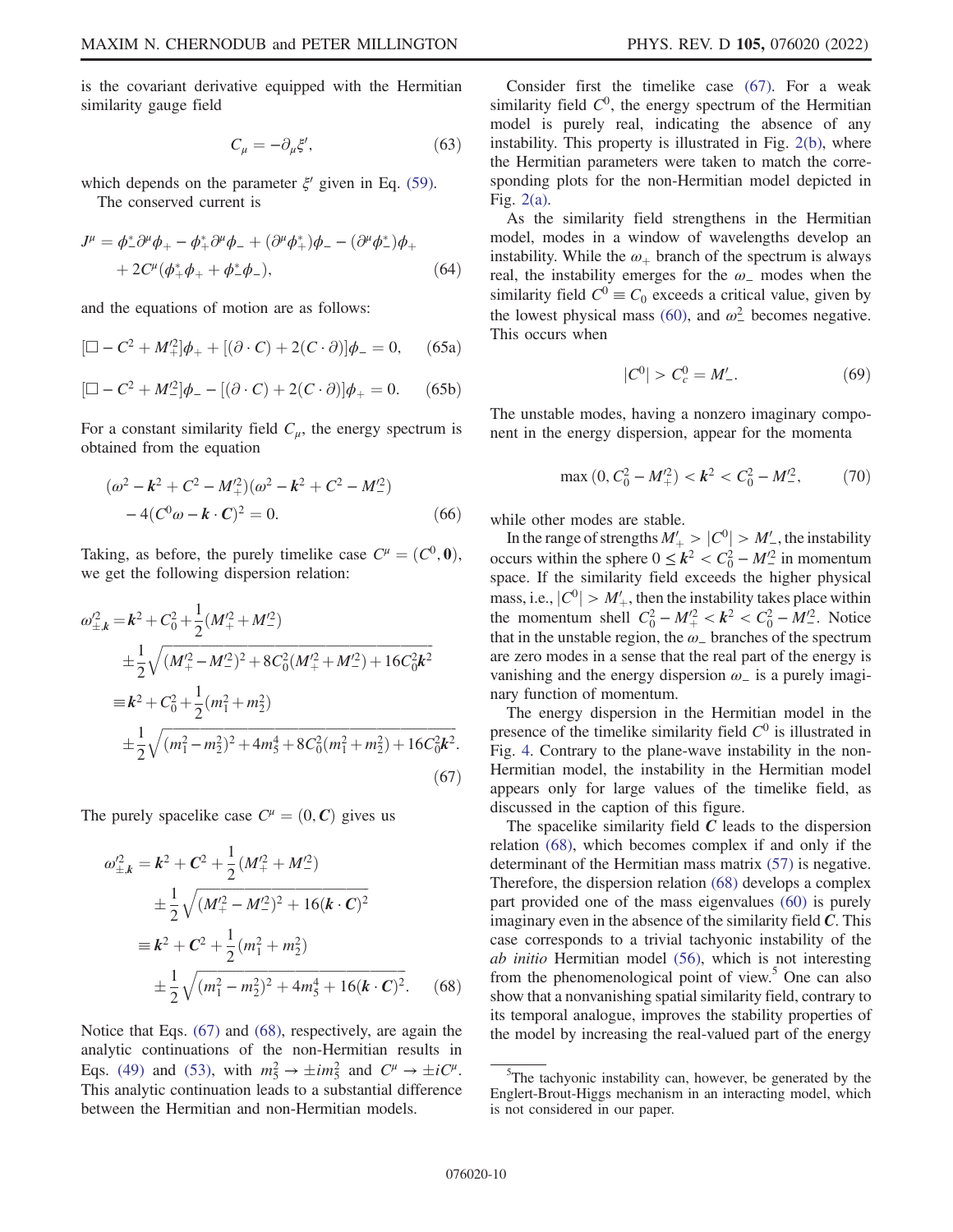<span id="page-10-1"></span>

FIG. 4. Dispersion relations for the *ab initio* Hermitian model [\(61\)](#page-8-6) with the masses  $m_1 = m_2 = 2m$  and  $m_5 = m$  in the presence of the timelike similarity field  $C^0 \equiv C_0$ . The eigenvalues of the mass matrix,  $M'_+ = \sqrt{3} \approx 1.7m$  and  $M'_- = \sqrt{5} \approx 2.2m$ , determine the three possible regimes of the model: (a)  $C^0 = m < M'$ , a completely stable case; (b)  $M'_{-} < C^0 = 2m < M'_{+}$ , where the unstable region of the ω\_ mode appears in the interior of the momentum surface  $k^2 < C_0^2 - M_c^2$ ; (c)  $C^0 = 3m > M'_+$ , where the unstable region of the same mode corresponds to a shell in the momentum space,  $C_0^2 - M_+^2 < k^2 < C_0^2 - M_-^2$ . The  $\omega_+$  mode is always stable.

squared  $\omega_{\pm}^2$ . This—the spatial similarity field—does not lead to any instability in the Hermitian model, contrary to its non-Hermitian analog. The latter requires the presence of only the tiniest similarity field  $C_\mu$  to induce, according to Eqs. [\(52\)](#page-7-3) and [\(55\)](#page-7-5), the instability of modes with sufficiently high energy while keeping moderate and low-energy states stable. This property makes the concept of the similarity gauge field in the non-Hermitian theory attractive from a phenomenological point of view, in clear distinction with the Hermitian case.

Summarizing, we have seen that, while both Hermitian and non-Hermitian models possess an instability in the background of similarity gauge fields, there is a number of essential differences between the properties of these instabilities.

First, in the Hermitian case, the instability is realized at very strong background fields of the order of the mass of the particles, while the instability in the non-Hermitian model occurs at any value of the field.

Second, in the Hermitian model, the instability occurs within a finite window of momenta, typically of the order of the inverse Compton wavelength of the scalar particles. On the contrary, the unstable modes in the non-Hermitian model appear at very high energies with wavelengths much shorter than the Compton wavelength of the particle. We therefore observe that the non-Hermitian model features a novel IR/UV mixing, with a weak similarity field (corresponding to small, i.e., IR gradients of the mass parameters) leading to instabilities of the high-energy (UV) particle modes. The Hermitian model does not possess this IR/UV mixing.

These properties make the instability in the Hermitian model less useful from the point of view of present-day phenomenology, contrary to its non-Hermitian counterpart. Even so, the instability in the Hermitian case could still be important in the early Universe, where strong variations of the mass matrix could occur due to the presence of thin domain walls.

### III. PHYSICAL REALIZATION

<span id="page-10-0"></span>In the non-Hermitian model, the symmetric  $2 \times 2$  mass matrix involves three parameters [Eq. [\(2\)](#page-1-5)] that encode two physical masses [Eq. [\(5\)](#page-1-4)]. Fixing the eigenvalues of the squared-mass matrix, we still have one unfixed degree of freedom with which we can make the mass matrix spacetime dependent while keeping the eigenvalues globally constant in the whole spacetime. This behavior is reproduced in Fig. [1](#page-5-3), where the role of the auxiliary parameter is played by the angle  $\theta$ , which enters the squared-mass matrix via Eq. [\(40\)](#page-5-0).

In the case where the angle  $\theta$  is a uniform and timeindependent parameter, the choice of its value has no effect on the physical spectrum of the model. If the parameter  $\theta$  is inhomogeneous, it leads to the appearance of a nonzero similarity field [Eq. [\(45\)](#page-5-5)], which affects the particle spectrum by modifying the dispersion relation and generating an instability at high energies.

Let us consider the case where the entries of the mass matrix of the model in two distant spacetime regions are connected by a slowly varying similarity transformation,  $\xi_H = -C_\mu x^\mu + O(x^2)$ . Assuming that the variation is small, i.e.,  $C_0^2 \ll m^2$  and  $C^2 \ll m^2$ , where m defines the scale of the physical masses in the model, we expand the energies in powers of the similarity field and momenta to check the effect on the low-energy spectrum.

<span id="page-10-2"></span>If the similarity field evolves in time but not in space, the rotation induces the temporal field  $C_0 = -\partial_t \xi_H(t)$ , producing the following correction to the energy [\(49\)](#page-6-4) of the long-wavelength modes: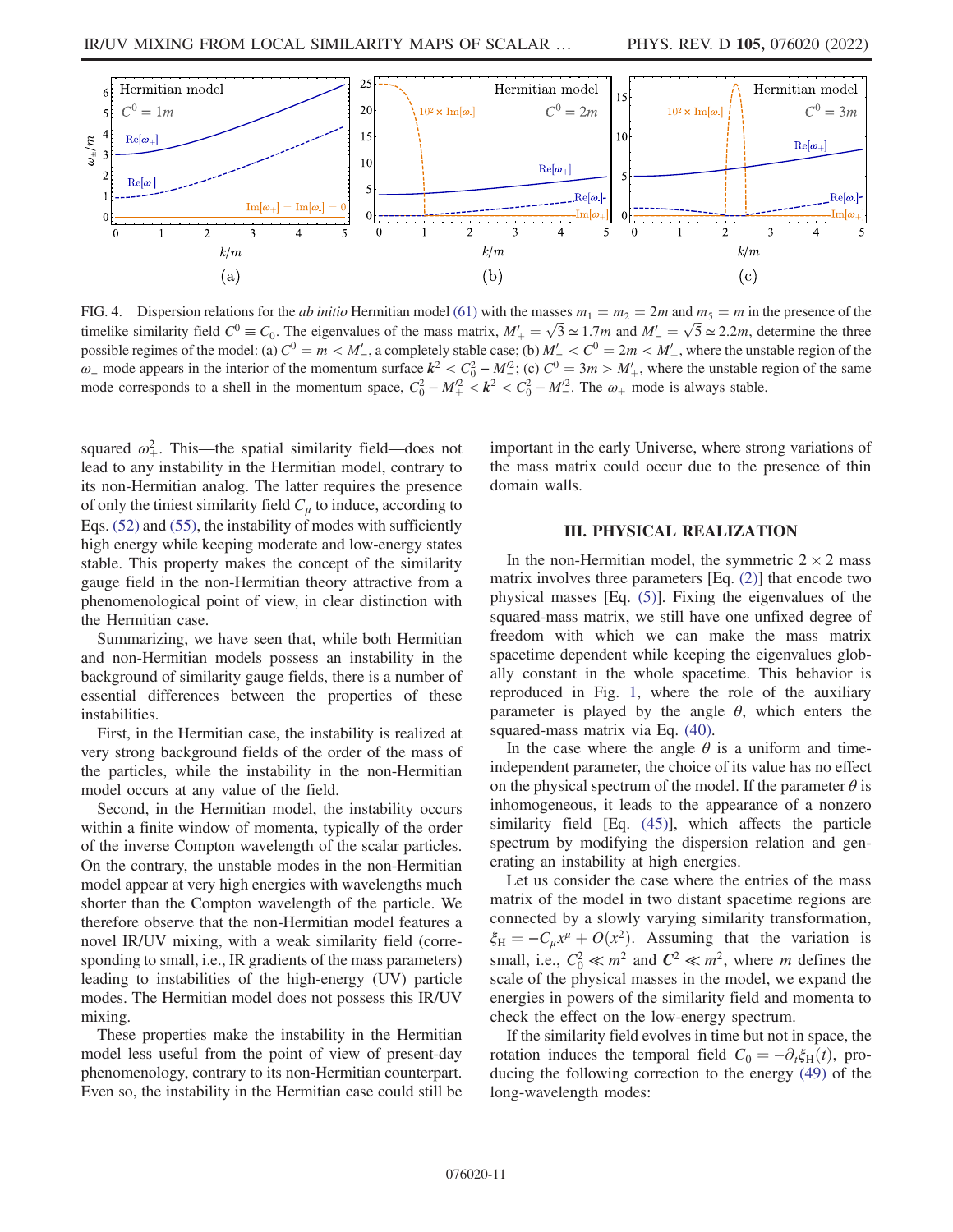$$
\omega_{\pm}^{2} = M_{\pm}^{2} - C_{0}^{2} \left( 1 \pm 2 \frac{M_{+}^{2} + M_{-}^{2}}{M_{+}^{2} - M_{-}^{2}} \right) + k^{2} \left( 1 \mp \frac{4C_{0}^{2}}{M_{+}^{2} - M_{-}^{2}} \right) + O(C_{0}^{4}, k^{4}). \tag{71}
$$

<span id="page-11-1"></span>The critical momentum, which determines the onset of the instability of the high-energy modes, is determined by Eq. [\(52\)](#page-7-3):

$$
k_c = \frac{M_+^2 - M_-^2}{4|C_0|} + O(C_0). \tag{72}
$$

Notice that we always arrange the modes as  $M_+ > M_0$ .

<span id="page-11-2"></span>For the spacelike inhomogeneity of the similarity gauge field, which induces the spatial field  $C = -\nabla \xi_H$ , we get the following low-energy expansion from Eq. [\(53\)](#page-7-4):

$$
\omega_{\pm,k}^2 = M_{\pm}^2 - C^2 + k_{\perp}^2
$$
  
+  $k_{\parallel}^2 \left( 1 \mp \frac{4C^2}{M_{+}^2 - M_{-}^2} \right) + O(C_0^4, k^4)$ . (73)

<span id="page-11-3"></span>The critical momentum along the direction of the field  $k_{\parallel}$  C comes from Eq. [\(55\)](#page-7-5):

$$
k_{\parallel,c} = \frac{M_+^2 - M_-^2}{4|C|}.\tag{74}
$$

It has the same magnitude as the critical momentum [\(72\)](#page-11-1) for the timelike similarity field of the same value, i.e.,  $|C| = |C_0|$ . No instability appears at small values of the spatial field  $C$ , as is illustrated in Fig. [2\(b\)](#page-7-2).

At the level of particle phenomenology, one can think about the field  $\Phi$  as a generic doublet Higgs(-like) field. The effect of nonuniform similarity, which varies in either time or space, has negligible consequences in the lowenergy domain so that the inhomogeneous similarity can easily avoid detection. On the other hand, this phenomenon strongly affects the propagation of particles with very high energies.

For example, let us consider the inhomogeneous selfsimilar squared-mass matrix, which varies with a similarity parameter of order unity,  $\xi_H \sim O(1)$ , at microscopic distances of 1 meter (or, equivalently, at the time scale of  $1 \text{ m}/c \approx 3 \times 10^{-9} \text{ s}$ , corresponding to a frequency of the order of 1 GHz). The similarity field has a minuscule magnitude  $C = c\hbar/(1m) \sim 2 \times 10^{-7}$  eV and its correction to the masses of particles [Eqs. [\(71\)](#page-10-2) and [\(73\)\]](#page-11-2) lies well below the sensitivity of modern particle physics experiments at low energies. For particles with masses in the MeV range  $(M_+ \sim M_- \sim M_+ - M_- > 0)$ , the particle instability appears at the critical momentum  $k_c$  [Eqs. [\(72\)](#page-11-1) and [\(74\)](#page-11-3)], corresponding to energies  $E_c = \hbar c k_c \approx 10^{18} \text{ eV}$ , which fall in the range of energies carried by ultra-high-energy cosmic rays. Of course, if the similarity effects vary more slowly (say, at the distance scale of 1 AU), then the low-energy mass corrections become even smaller while the high-energy cutoff, which marks the onset of the particle instability, increases. Therefore, the similarity evolution of the scalar field theory can rest unnoticed at low energy scales while substantially affecting the stability of scalar particles at high energy scales.

### IV. CONCLUSIONS

<span id="page-11-0"></span>In the case of non-Hermitian field theories, the similarity transformation is usually understood as a global transformation acting in the space of fields that maps one field theory to another equivalent theory with precisely the same physical spectrum. Our article proposed to "gauge" the group of the similarity transformations, thus making the transformation dependent on the spacetime coordinate. In order to elucidate this point, we concentrated on both Hermitian and non-Hermitian field theories with two scalar fields.

The new similarity gauge symmetry leads to the emergence of a new type of vector field, which we called the similarity gauge field. The similarity gauge field acts as a gauge connection in the space of similar field theories characterized by the same (equivalent to a Hermitian) realvalued mass spectrum.

The extension of the global similarity map to the local map leads to new effects for the particle properties. In our article, we considered the physically appealing case where the similarity gauge field is absent while the squared-mass matrix of the two-field model is allowed to acquire coordinate dependence so that the local masses of particles are globally constant in the whole spacetime. This phenomenologically relevant setup leads to the appearance of a local similarity gauge field that, at the same time, keeps this "locally similar" model indistinguishable from a standard, low-energy scalar Hermitian model.

In the *ab initio* Hermitian model, such coordinate dependence of the mass matrix leads to anisotropy in the propagation of particles and a tachyonic instability for a narrow window of momenta. On the other hand, in the non-Hermitian theory, we get several additional and principally new effects:

- (1) The high-energy particles become unstable at a particular wavelength determined by the strength of the similarity gauge field, which is related to the anisotropy of the mass matrix. These properties make our proposal phenomenologically interesting for ultra-high-energy particle physics, including detectable high-energy cosmic rays.
- (2) The emergent similarity gauge field keeps current low-energy phenomenology largely unaffected, thus making no experimentally detectable imprint on the low-energy spectrum over a wide range of reasonably chosen parameters.
- (3) The emergence of the similarity gauge field leads to a phenomenologically coherent interplay between the infrared and ultraviolet energy scales: the lower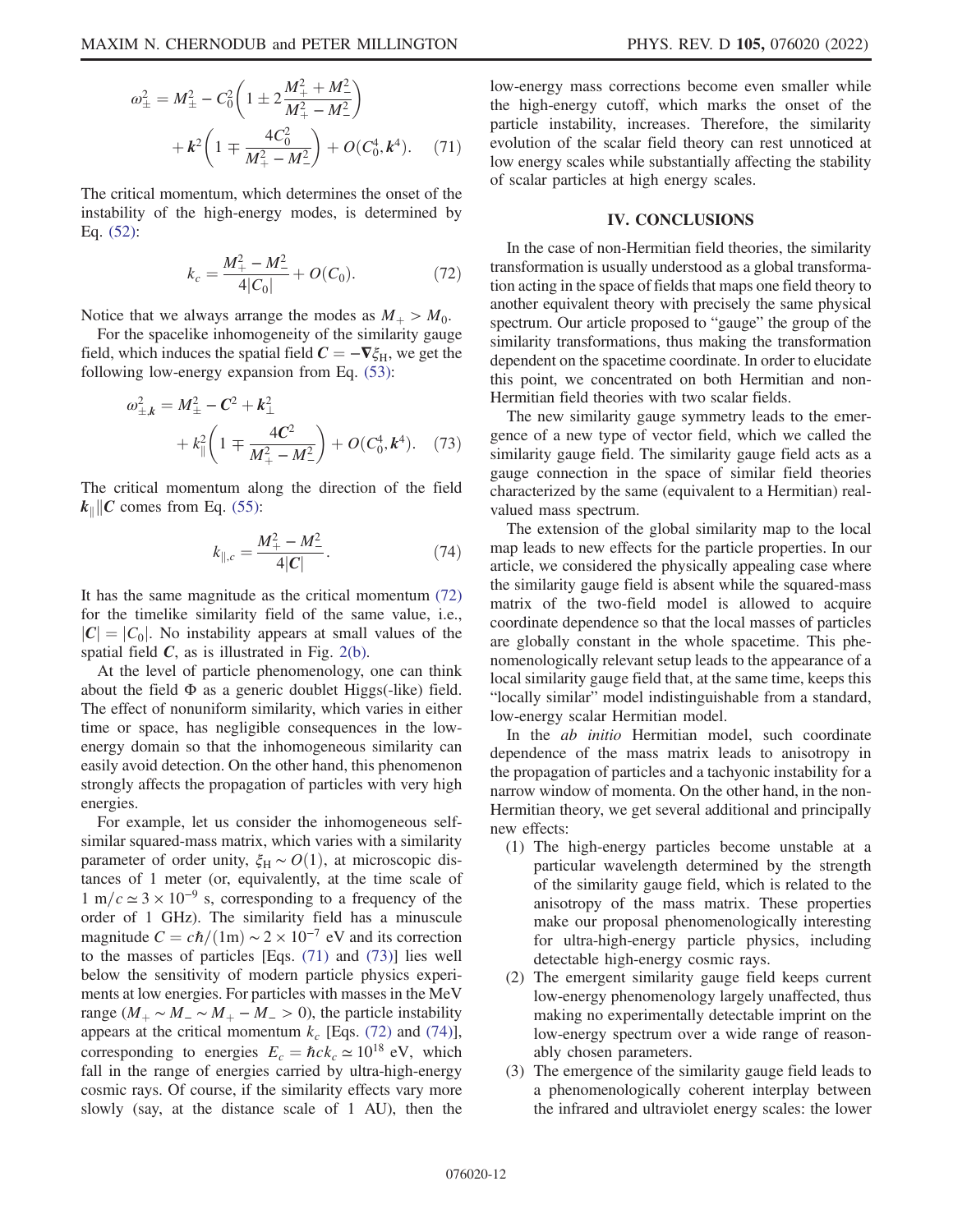the strength of the similarity gauge field, the more negligible the impact on the low-energy physics, including particle masses and anisotropy in particle propagation. At the same time, the weaker the similarity field, the higher the energy a particle should achieve to make the effects generated by the presence of the similarity field significant. (The latter effects include particle instabilities and anisotropies in particle propagation.) We stress that this behavior arises only because anti-Hermitian interactions are permissible for a non-Hermitian theory.

- (4) An elemental particle-physics model does not contain an inhomogeneous mass matrix as a fundamental quantity. Instead, the inhomogeneity of the mass matrix should be considered as emerging from additional dynamics not considered here, e.g., as an effective operator that is parametrized in terms of the expectation value of some additional scalar field, say,  $\chi$ . The inhomogeneous mass matrix does not then correspond to the lowest-energy, vacuum state of the theory. Instead, when a particle with a wave vector above the threshold set by the similarity gauge field propagates in the inhomogeneous background, it loses energy via emission of quanta of the field  $\chi$ . Since the total energy is conserved, one could expect that the radiation process excites the decaying eigenmode above threshold, slowing down the particle and, at the same time, smoothening the inhomogeneities in the expectation value of the  $\chi$  field. The investigation of any such mechanism requires a separate study beyond the scope of the present work.
- (5) A distant analog of the discussed phenomenon is the electromagnetic Cherenkov radiation that accompanies a highly energetic particle entering a dielectric medium. The radiation occurs provided the magnitude of the particle wave vector exceeds a certain threshold, which is determined by the condition that the particle velocity equals the velocity of light in the medium. Eventually, the emitted radiation leads to a decrease in the particle energy, so that the wave vector reaches the critical value and the particle can no longer generate the radiation. This picture shares a similarity with the spectrum shown in Fig. [2\(a\)](#page-7-2) in the non-Hermitian model.

An obvious extension of this article is to consider local similarity transformations of non-Hermitian fermionic field theories, such as those described in Refs. [\[30](#page-14-1)–[36](#page-14-2)]. We leave this for future work.

# ACKNOWLEDGMENTS

We thank Alberto Cortijo for initial collaboration on this paper. This work was supported by a Royal Society International Exchange [Grant No. IES\R3\203069]; a United Kingdom Research and Innovation (UKRI) Future Leaders Fellowship [Grant No. MR/V021974/1];

and a Nottingham Research Fellowship from the University of Nottingham.

# APPENDIX: OPERATOR-LEVEL TRANSFORMATIONS

Generalizing the transformations described in Ref. [[28](#page-13-21)], the local similarity transformation  $S$  can be written in terms of the following operator:

$$
\hat{S}(t, \mathbf{x}) = \exp\left[i\xi(t, \mathbf{x})\right]
$$
\n
$$
\times \int_{\mathbf{y}} (\pi_1(t, \mathbf{y})\phi_2(t, \mathbf{y}) + \pi_2(t, \mathbf{y})\phi_1(t, \mathbf{y})
$$
\n
$$
- \tilde{\pi}_1^{\dagger}(t, \mathbf{y})\tilde{\phi}_2^{\dagger}(t, \mathbf{y}) - \tilde{\pi}_2^{\dagger}(t, \mathbf{y})\tilde{\phi}_1^{\dagger}(t, \mathbf{y}))\right].
$$
\n(A1)

We do not distinguish the operator-valued fields and conjugate momenta from their c-number counterparts so as to avoid further complicating our notation.

Making use of the canonical algebra [[28](#page-13-21)]

$$
[\phi_i(t, \mathbf{x}), \phi_j(t, \mathbf{y})] = 0, \tag{A2a}
$$

$$
[\phi_i(t, \mathbf{x}), \pi_j(t, \mathbf{y})] = i\delta_{ij}\delta^3(\mathbf{x} - \mathbf{y}), \quad \text{(A2b)}
$$

$$
[\tilde{\phi}_i^{\dagger}(t,\mathbf{x}), \tilde{\phi}_j^{\dagger}(t,\mathbf{y})] = 0, \tag{A2c}
$$

$$
[\tilde{\phi}_i^{\dagger}(t,\mathbf{x}), \tilde{\pi}_j^{\dagger}(t,\mathbf{y})] = i\delta_{ij}\delta^3(\mathbf{x} - \mathbf{y}), \quad \text{(A2d)}
$$

$$
[\phi_i(t, \mathbf{x}), \tilde{\phi}_j^{\dagger}(t, \mathbf{y})] = 0, \tag{A2e}
$$

$$
[\phi_i(t, \mathbf{x}), \tilde{\pi}_j^{\dagger}(t, \mathbf{y})] = 0, \tag{A2f}
$$

where  $i, j = 1, 2$ , we can show that the fields transform as

$$
\phi_i(x) \to \phi_i(x) \cosh \xi(x) - \phi_{i'}(x) \sinh \xi(x), \quad (A3a)
$$

$$
\tilde{\phi}_i^{\dagger}(x) \to \tilde{\phi}_i^{\dagger}(x) \cosh \xi(x) + \tilde{\phi}_j^{\dagger}(x) \sinh \xi(x), \quad \text{(A3b)}
$$

where  $i = 2$  if  $i = 1$  and vice versa. Hereafter, we omit the spacetime arguments for notational convenience. It then follows straightforwardly that

$$
\partial_{\mu}[\hat{S}^{-1}\phi_{i}\hat{S}] = \cosh(\xi)\partial_{\mu}\phi_{i} - \sinh(\xi)\partial_{\mu}\phi_{j'}
$$

$$
+ \partial_{\mu}\xi[\sinh(\xi)\phi_{i} - \cosh(\xi)\phi_{j}], \qquad (A4a)
$$

$$
\partial_{\mu}[\hat{S}^{-1}\tilde{\phi}_{i}^{\dagger}\hat{S}] = \cosh(\xi)\partial_{\mu}\tilde{\phi}_{i}^{\dagger} + \sinh(\xi)\partial_{\mu}\tilde{\phi}_{j}^{\dagger} + \partial_{\mu}\xi[\sinh(\xi)\tilde{\phi}_{i}^{\dagger} + \cosh(\xi)\tilde{\phi}_{j}^{\dagger}]. \quad (A4b)
$$

For  $\xi$  = const, the kinetic terms are invariant under this transformation. Instead, for the local transformation, we have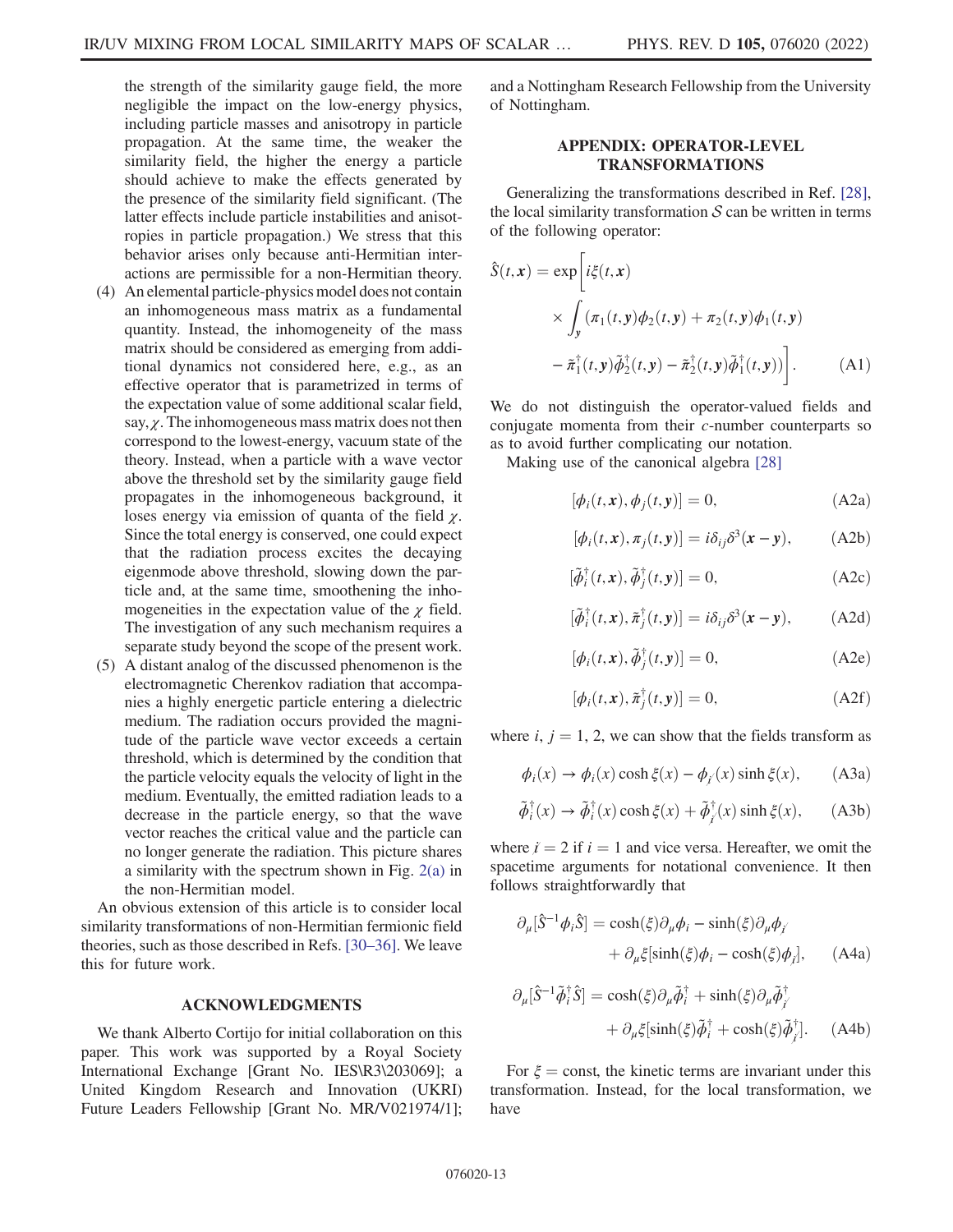$$
\sum_{i=1}^{2} \partial \tilde{\phi}_{i}^{\dagger} \cdot \partial \phi_{i} \rightarrow \sum_{i=1}^{2} \partial [\hat{S}^{-1} \tilde{\phi}_{i}^{\dagger} \hat{S}] \cdot \partial [\hat{S}^{-1} \phi_{i} \hat{S}]
$$
  

$$
= \sum_{i=1}^{2} [\partial \tilde{\phi}_{i}^{\dagger} \cdot \partial \phi_{i} - \tilde{\phi}_{i}^{\dagger} \tilde{\phi}_{i} (\partial \xi)^{2}]
$$
  

$$
+ \partial \xi \cdot [\tilde{\phi}_{1}^{\dagger} \partial \phi_{2} + \tilde{\phi}_{2}^{\dagger} \partial \phi_{1}
$$
  

$$
- (\partial \tilde{\phi}_{1}^{\dagger}) \phi_{2} - (\partial \tilde{\phi}_{2}^{\dagger}) \phi_{1}], \qquad (A5)
$$

wherein we recognize the similarity current from Eq.  $(36)$ .

Note that the transformation described here maps the Lagrangian but not the field operators themselves. In order to map both the Lagrangian and the field operators, it is necessary to construct the similarity transformation in Fock space and at the level of the particle and antiparticle creation and annihilation operators, as was done in Ref. [[28](#page-13-21)]. We refrain from doing so here, since the coordinate dependence of the squared-mass matrix significantly complicates the Fock-space quantization for this model.

- <span id="page-13-0"></span>[1] P.D. Mannheim, Antilinearity rather than Hermiticity as a guiding principle for quantum theory, [J. Phys. A](https://doi.org/10.1088/1751-8121/aac035) 51, 315302 [\(2018\).](https://doi.org/10.1088/1751-8121/aac035)
- <span id="page-13-1"></span>[2] C. M. Bender, D. C. Brody, and H. F. Jones, Complex Extension of Quantum Mechanics, [Phys. Rev. Lett.](https://doi.org/10.1103/PhysRevLett.89.270401) 89, [270401 \(2002\);](https://doi.org/10.1103/PhysRevLett.89.270401) 92[, 119902\(E\) \(2004\).](https://doi.org/10.1103/PhysRevLett.92.119902)
- <span id="page-13-2"></span>[3] C. M. Bender and S. Boettcher, Real Spectra in Non-Hermitian Hamiltonians Having  $PT$  Symmetry, [Phys.](https://doi.org/10.1103/PhysRevLett.80.5243) Rev. Lett. 80[, 5243 \(1998\)](https://doi.org/10.1103/PhysRevLett.80.5243).
- <span id="page-13-3"></span>[4] C.M. Bender, Introduction to  $\mathcal{PT}$ -symmetric quantum theory, [Contemp. Phys.](https://doi.org/10.1080/00107500072632) 46, 277 (2005).
- <span id="page-13-4"></span>[5] A. Mostafazadeh, Pseudo-Hermiticity versus PT symmetry: The necessary condition for the reality of the spectrum of a non-Hermitian Hamiltonian, [J. Math. Phys. \(N.Y.\)](https://doi.org/10.1063/1.1418246) 43, 205 [\(2002\).](https://doi.org/10.1063/1.1418246)
- [6] A. Mostafazadeh, Pseudo-Hermiticity versus PT-symmetry. II. A complete characterization of non-Hermitian Hamiltonians with a real spectrum, [J. Math. Phys. \(N.Y.\)](https://doi.org/10.1063/1.1461427) 43, 2814 [\(2002\).](https://doi.org/10.1063/1.1461427)
- <span id="page-13-5"></span>[7] A. Mostafazadeh, Pseudo-Hermiticity versus PT-symmetry III: Equivalence of pseudo-Hermiticity and the presence of antilinear symmetries, [J. Math. Phys. \(N.Y.\)](https://doi.org/10.1063/1.1489072) 43, 3944 [\(2002\).](https://doi.org/10.1063/1.1489072)
- <span id="page-13-6"></span>[8] A. Fring and R. Tenney, Perturbative approach for strong and weakly coupled time-dependent for non-Hermitian quantum systems, Phys. Scr. 96[, 045211 \(2021\).](https://doi.org/10.1088/1402-4896/abe259)
- <span id="page-13-7"></span>[9] A. Fring and R. Tenney, Infinite series of time-dependent Dyson maps, J. Phys. A 54[, 485201 \(2021\)](https://doi.org/10.1088/1751-8121/ac31a0).
- <span id="page-13-8"></span>[10] E. T. Akhmedov, S. Minter, P. Nicolini, and D. Singleton, Experimental tests of quantum gravity and exotic quantum field theory effects, [Adv. High Energy Phys.](https://doi.org/10.1155/2014/192712) 2014, 192712 [\(2014\).](https://doi.org/10.1155/2014/192712)
- <span id="page-13-9"></span>[11] F. C. Adams, The degree of fine-tuning in our universe and others, [Phys. Rep.](https://doi.org/10.1016/j.physrep.2019.02.001) 807, 1 (2019).
- <span id="page-13-10"></span>[12] J.D. Barrow and C. O'Toole, Spatial variations of fundamental constants, [Mon. Not. R. Astron. Soc.](https://doi.org/10.1046/j.1365-8711.2001.04157.x) 322, 585 [\(2001\).](https://doi.org/10.1046/j.1365-8711.2001.04157.x)
- <span id="page-13-11"></span>[13] M. R. Wilczynska et al., Four direct measurements of the fine-structure constant 13 billion years ago, [Sci. Adv.](https://doi.org/10.1126/sciadv.aay9672) 6, [eaay9672 \(2020\)](https://doi.org/10.1126/sciadv.aay9672).
- <span id="page-13-12"></span>[14] A. Joyce, B. Jain, J. Khoury, and M. Trodden, Beyond the cosmological standard model, [Phys. Rep.](https://doi.org/10.1016/j.physrep.2014.12.002) 568, 1 (2015).
- [15] K. Koyama, Cosmological tests of modified gravity, [Rep.](https://doi.org/10.1088/0034-4885/79/4/046902) Prog. Phys. 79[, 046902 \(2016\).](https://doi.org/10.1088/0034-4885/79/4/046902)
- <span id="page-13-13"></span>[16] C. Burrage and J. Sakstein, Tests of chameleon gravity, [Living Rev. Relativity](https://doi.org/10.1007/s41114-018-0011-x) 21, 1 (2018).
- <span id="page-13-14"></span>[17] C. T. Hill, D. N. Schramm, and T. P. Walker, Ultra-highenergy cosmic rays from superconducting cosmic strings, Phys. Rev. D 36[, 1007 \(1987\).](https://doi.org/10.1103/PhysRevD.36.1007)
- [18] V. Berezinsky, K. D. Olum, E. Sabancilar, and A. Vilenkin, Ultrahigh energy neutrinos from superconducting cosmic strings, Phys. Rev. D 80[, 023014 \(2009\)](https://doi.org/10.1103/PhysRevD.80.023014).
- <span id="page-13-15"></span>[19] R. Brandenberger, B. Cyr, and R. Shi, Constraints on superconducting cosmic strings from the global 21-cm signal before reionization, [J. Cosmol. Astropart. Phys. 09](https://doi.org/10.1088/1475-7516/2019/09/009) [\(2019\) 009.](https://doi.org/10.1088/1475-7516/2019/09/009)
- <span id="page-13-16"></span>[20] J. Alexandre, P. Millington, and D. Seynaeve, Symmetries and conservation laws in non-Hermitian field theories, [Phys.](https://doi.org/10.1103/PhysRevD.96.065027) Rev. D 96[, 065027 \(2017\)](https://doi.org/10.1103/PhysRevD.96.065027).
- <span id="page-13-19"></span>[21] J. Alexandre, J. Ellis, P. Millington, and D. Seynaeve, Spontaneous symmetry breaking and the Goldstone theorem in non-Hermitian field theories, [Phys. Rev. D](https://doi.org/10.1103/PhysRevD.98.045001) 98, 045001 [\(2018\).](https://doi.org/10.1103/PhysRevD.98.045001)
- <span id="page-13-17"></span>[22] P. D. Mannheim, Goldstone bosons and the Englert-Brout-Higgs mechanism in non-Hermitian theories, [Phys. Rev. D](https://doi.org/10.1103/PhysRevD.99.045006) 99[, 045006 \(2019\).](https://doi.org/10.1103/PhysRevD.99.045006)
- [23] J. Alexandre, J. Ellis, P. Millington, and D. Seynaeve, Gauge invariance and the Englert-Brout-Higgs mechanism in non-Hermitian field theories, Phys. Rev. D 99[, 075024 \(2019\).](https://doi.org/10.1103/PhysRevD.99.075024)
- [24] J. Alexandre, J. Ellis, P. Millington, and D. Seynaeve, Spontaneously breaking non-Abelian gauge symmetry in non-Hermitian field theories, Phys. Rev. D 101[, 035008 \(2020\)](https://doi.org/10.1103/PhysRevD.101.035008).
- <span id="page-13-18"></span>[25] A. Fring and T. Taira, Goldstone bosons in different PTregimes of non-Hermitian scalar quantum field theories, Nucl. Phys. B950[, 114834 \(2020\)](https://doi.org/10.1016/j.nuclphysb.2019.114834).
- [26] A. Fring and T. Taira, Pseudo-Hermitian approach to Goldstone's theorem in non-Abelian non-Hermitian quantum field theories, Phys. Rev. D 101[, 045014 \(2020\)](https://doi.org/10.1103/PhysRevD.101.045014).
- <span id="page-13-20"></span>[27] A. Fring and T. Taira, Massive gauge particles versus Goldstone bosons in non-Hermitian non-Abelian gauge theory, [arXiv:2004.00723.](https://arXiv.org/abs/2004.00723)
- <span id="page-13-21"></span>[28] J. Alexandre, J. Ellis, and P. Millington, Discrete spacetime symmetries and particle mixing in non-Hermitian scalar quantum field theories, Phys. Rev. D 102[, 125030 \(2020\).](https://doi.org/10.1103/PhysRevD.102.125030)